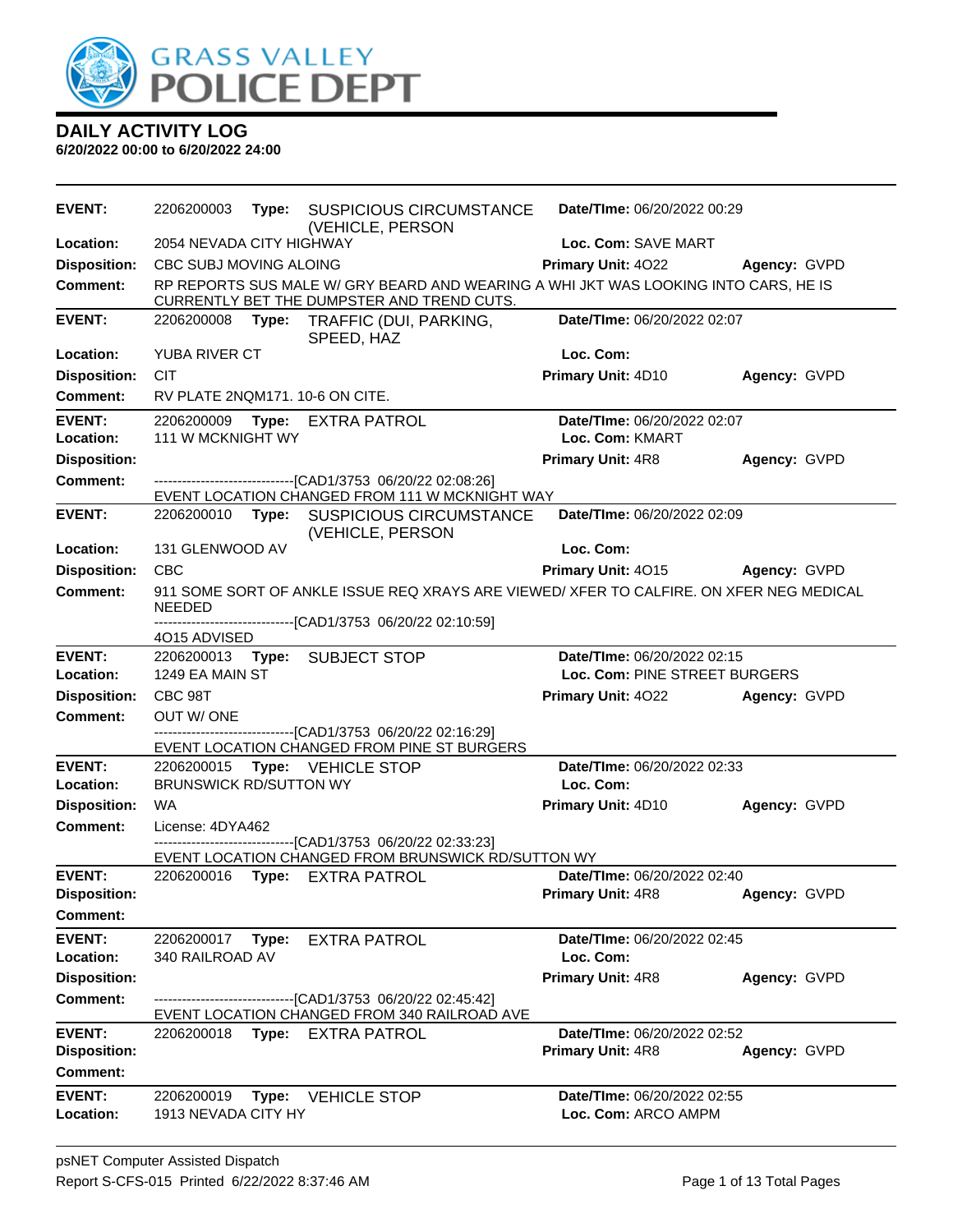

| <b>Disposition:</b>        | <b>CIT</b>                    |       |                                                                                                                                                                                    | <b>Primary Unit: 4022</b>                                               | Agency: GVPD |
|----------------------------|-------------------------------|-------|------------------------------------------------------------------------------------------------------------------------------------------------------------------------------------|-------------------------------------------------------------------------|--------------|
| <b>Comment:</b>            | License: 7HCM554              |       |                                                                                                                                                                                    |                                                                         |              |
|                            |                               |       | --------------------------[CAD1/3753_06/20/22_02:56:18]<br>EVENT LOCATION CHANGED FROM AMPM                                                                                        |                                                                         |              |
| <b>EVENT:</b>              |                               |       | 2206200021 Type: EXTRA PATROL                                                                                                                                                      | Date/TIme: 06/20/2022 03:00                                             |              |
| Location:                  | 415 CENTRAL AV                |       |                                                                                                                                                                                    | Loc. Com: MEMORIAL PARK                                                 |              |
| <b>Disposition:</b>        |                               |       |                                                                                                                                                                                    | <b>Primary Unit: 4R8</b>                                                | Agency: GVPD |
| <b>Comment:</b>            |                               |       | -------------------------------[CAD1/3753 06/20/22 03:01:00]<br>EVENT LOCATION CHANGED FROM MEMORIAL PARK                                                                          |                                                                         |              |
| <b>EVENT:</b>              |                               |       | 2206200023 Type: EXTRA PATROL                                                                                                                                                      | Date/TIme: 06/20/2022 03:11                                             |              |
| Location:                  | 135 JOERSCHKE DR              |       |                                                                                                                                                                                    | Loc. Com:                                                               |              |
| <b>Disposition:</b>        |                               |       |                                                                                                                                                                                    | <b>Primary Unit: 4R8</b>                                                | Agency: GVPD |
| Comment:                   |                               |       | -------------------------------[CAD1/3753 06/20/22 03:12:25]<br>EVENT LOCATION CHANGED FROM 135 JOERSCHKE DRIVE                                                                    |                                                                         |              |
| <b>EVENT:</b>              |                               |       | 2206200024 Type: EXTRA PATROL                                                                                                                                                      | Date/TIme: 06/20/2022 03:21                                             |              |
| Location:                  | 123 MARGARET LN               |       |                                                                                                                                                                                    | Loc. Com:                                                               |              |
| <b>Disposition:</b>        | <b>CBC</b>                    |       |                                                                                                                                                                                    | <b>Primary Unit: 4R8</b>                                                | Agency: GVPD |
| <b>Comment:</b>            |                               |       | --------------------------------[CAD1/3753 06/20/22 03:22:03]<br>EVENT LOCATION CHANGED FROM 123 MAGARET LN.                                                                       |                                                                         |              |
| <b>EVENT:</b>              |                               |       | 2206200029 Type: TRAFFIC (DUI, PARKING,<br>SPEED, HAZ                                                                                                                              | Date/TIme: 06/20/2022 04:28                                             |              |
| <b>Disposition:</b>        | CIT PARKING VIOLATION         |       |                                                                                                                                                                                    | Primary Unit: 4022                                                      | Agency: GVPD |
| <b>Comment:</b>            |                               |       |                                                                                                                                                                                    |                                                                         |              |
| <b>EVENT:</b>              | 2206200047                    | Type: | ALARMS (SILENT, AUDIBLE,<br><b>COMMERCIAL, RES</b>                                                                                                                                 | Date/TIme: 06/20/2022 07:56                                             |              |
| Location:                  | 151 W MCKNIGHT WY # C         |       |                                                                                                                                                                                    | Loc. Com: BASKIN ROBBINS                                                |              |
| <b>Disposition:</b>        | FA BY DELIVERY DRIVER         |       |                                                                                                                                                                                    | Primary Unit: 4K19                                                      | Agency: GVPD |
| <b>Comment:</b>            |                               |       | OP 1312/ AUD/ REAR DOOR/ RESP PENDING                                                                                                                                              |                                                                         |              |
| <b>EVENT:</b>              | 2206200054 Type:              |       | <b>SUSPICIOUS CIRCUMSTANCE</b><br>(VEHICLE, PERSON                                                                                                                                 | Date/TIme: 06/20/2022 08:44                                             |              |
| Location:                  | 424 CROWN POINT CR            |       |                                                                                                                                                                                    | Loc. Com: TE CONNECTIVITY                                               |              |
| <b>Disposition:</b>        | <b>CBC</b>                    |       |                                                                                                                                                                                    | <b>Primary Unit: 409</b>                                                | Agency: GVPD |
| <b>Comment:</b>            |                               |       | RP RPTG UHAUL, PARKED DIRECTLY IN FRONT OF ABOVE LOCATION, HAS CARDBOARD IN THE WINDOWS.<br>RP ADVISED, DUE TO THE NATURE OF THEIR COMPANY, HE'S REQUIRED TO CALL IN SUS ACTIVITY. |                                                                         |              |
|                            | ULTIMATELY WILL MOVE IT.      |       | ------------------------[4O9/MDT 06/20/22 09:04]<br>CTC MADE WITH SUSHE WILL BE LEAVING THE UHAUL FOR A FEW HOURS THEN WILL BE RETURNING AND                                       |                                                                         |              |
|                            | <b>CBC</b>                    |       |                                                                                                                                                                                    |                                                                         |              |
| <b>EVENT:</b>              | 2206200061                    | Type: | TRAFFIC (DUI, PARKING,<br>SPEED, HAZ                                                                                                                                               | Date/TIme: 06/20/2022 09:12                                             |              |
| Location:                  | 918 PAMPAS DR                 |       |                                                                                                                                                                                    | Loc. Com: OLYMPIA GLADE MOBILE HOME                                     |              |
| <b>Disposition:</b>        |                               |       | CBC VEHS CAN STILL GET AROUND THE TRUCK                                                                                                                                            | Primary Unit: 4K19                                                      | Agency: GVPD |
| Comment:                   | TO UNSAFELY PASS IT.          |       | RP RPTG LARGE TRUCK PARKED IN FRONT OF THE FRONT OF THE MOBILE HOME PARK, CAUSING PEOPLE                                                                                           |                                                                         |              |
| <b>EVENT:</b><br>Location: | 2206200065<br>129 S AUBURN ST | Type: | PROPERTY LOST OR FOUND                                                                                                                                                             | Date/TIme: 06/20/2022 09:33<br>Loc. Com: GRASS VALLEY POLICE DEPARTMENT |              |
| <b>Disposition:</b>        |                               |       | RPT FOUND PROPERTY CASE NUMBER ISSUED                                                                                                                                              | Primary Unit: 4021                                                      | Agency: GVPD |
| <b>Case No:</b>            | G2201538                      |       |                                                                                                                                                                                    |                                                                         |              |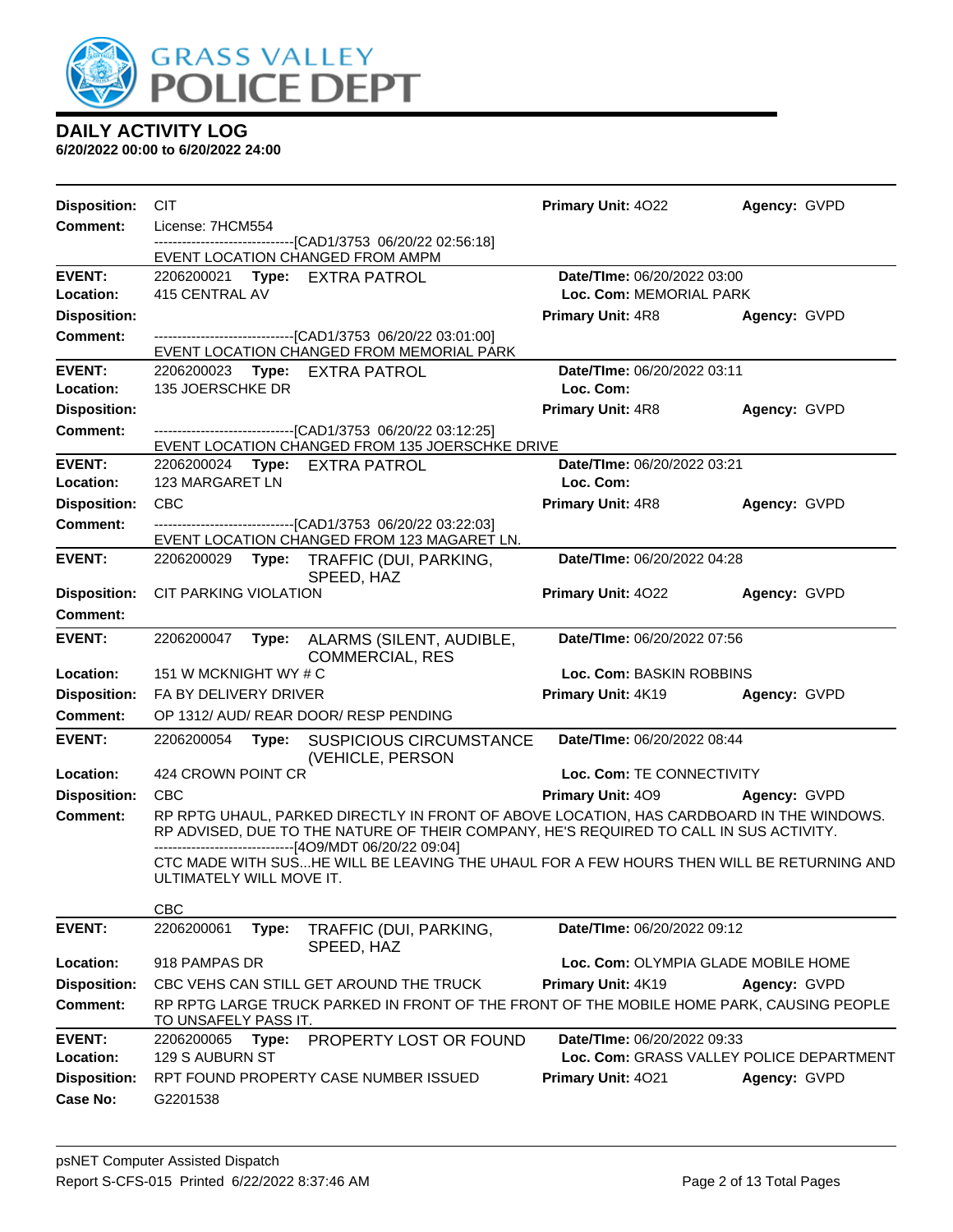

| <b>Comment:</b>     | 4021 REQ CASE # FOR FOUND PROPERTY VIA AM<br>-------------------------------[CAD1/4132 06/20/22 09:33:28]                                                                                                                                                                                                                                                       |                                          |              |  |  |  |
|---------------------|-----------------------------------------------------------------------------------------------------------------------------------------------------------------------------------------------------------------------------------------------------------------------------------------------------------------------------------------------------------------|------------------------------------------|--------------|--|--|--|
|                     | ISSUED CASE# G2201538 FOR AGENCY GVPD by UNIT 4O21                                                                                                                                                                                                                                                                                                              |                                          |              |  |  |  |
| <b>EVENT:</b>       | 2206200066 Type: ALL OTHERS                                                                                                                                                                                                                                                                                                                                     | Date/TIme: 06/20/2022 09:34              |              |  |  |  |
| Location:           | 129 S AUBURN ST                                                                                                                                                                                                                                                                                                                                                 | Loc. Com: GRASS VALLEY POLICE DEPARTMENT |              |  |  |  |
| <b>Disposition:</b> | RPT ONLINE RPT ISSUED CASE NUMBER                                                                                                                                                                                                                                                                                                                               | Primary Unit: 4021                       | Agency: GVPD |  |  |  |
| <b>Case No:</b>     | G2201539                                                                                                                                                                                                                                                                                                                                                        |                                          |              |  |  |  |
| <b>Comment:</b>     | 4021 REQ CASE # FOR ONLINE RPT                                                                                                                                                                                                                                                                                                                                  |                                          |              |  |  |  |
|                     | -------------------------------[CAD1/4132 06/20/22 09:35:09]<br>ISSUED CASE# G2201539 FOR AGENCY GVPD by UNIT 4O21                                                                                                                                                                                                                                              |                                          |              |  |  |  |
| <b>EVENT:</b>       | 2206200079 Type: 911 UNKNOWN                                                                                                                                                                                                                                                                                                                                    | Date/TIme: 06/20/2022 10:03              |              |  |  |  |
|                     | (HANGUPS, ABAN'S)                                                                                                                                                                                                                                                                                                                                               |                                          |              |  |  |  |
| Location:           | LAT: 39.20766700 LONG: -121.062415                                                                                                                                                                                                                                                                                                                              | Loc. Com:                                |              |  |  |  |
| <b>Disposition:</b> | <b>HBD</b>                                                                                                                                                                                                                                                                                                                                                      | <b>Primary Unit:</b>                     | Agency: GVPD |  |  |  |
| <b>Comment:</b>     | 911 ABAND, LEFT VM ON CB<br>***** EVENT CLOSED BY CAD2                                                                                                                                                                                                                                                                                                          |                                          |              |  |  |  |
| <b>EVENT:</b>       | Date/TIme: 06/20/2022 10:15<br>2206200083 Type: DISTURBANCE (NOISE,<br>MUSIC, VERBAL, BARKI                                                                                                                                                                                                                                                                     |                                          |              |  |  |  |
| Location:           | 1943 NEVADA CITY HY                                                                                                                                                                                                                                                                                                                                             | Loc. Com: BUBBAS BAGELS 530 272 8590     |              |  |  |  |
| <b>Disposition:</b> | UTL LOG ENTRY FOR CELL PHONE                                                                                                                                                                                                                                                                                                                                    | Primary Unit: 409                        | Agency: GVPD |  |  |  |
| <b>Comment:</b>     | <b>VERBAL 415 BTWN MALE AND FEMALE</b>                                                                                                                                                                                                                                                                                                                          |                                          |              |  |  |  |
|                     | CALLER IS IN A BLK SUV PARKED IFO OF THE STORE.<br>415 IS REGARDING THE THEFT OF A CELL PHONE.<br>-------------------------------[CAD1/4132 06/20/22 10:17:53]<br>PER CALLER, XRAY HAS WALKED AWAY.<br>-------------------------------[CAD1/4132 06/20/22 10:18:31]<br>NO DESCP OBTAINED, CALLER DISCONNECTED, SAYING "BY THE TIME YOU GET HERE SHE'LL BE GONE" |                                          |              |  |  |  |
| <b>EVENT:</b>       | 2206200086 Type: ANIMALS (ABUSE, LOOSE,                                                                                                                                                                                                                                                                                                                         | Date/TIme: 06/20/2022 10:18              |              |  |  |  |
|                     | FOUND, INJURED)                                                                                                                                                                                                                                                                                                                                                 |                                          |              |  |  |  |
| Location:           | 640 ZION ST                                                                                                                                                                                                                                                                                                                                                     | Loc. Com:                                |              |  |  |  |
| <b>Disposition:</b> | <b>CBC</b>                                                                                                                                                                                                                                                                                                                                                      | Primary Unit: 4Z32                       | Agency: GVPD |  |  |  |
| <b>Comment:</b>     | -------------------------------[CAD2/3980 06/20/22 10:19:05]<br>EVENT LOCATION CHANGED FROM 640 ZION ST                                                                                                                                                                                                                                                         |                                          |              |  |  |  |
| <b>EVENT:</b>       | 2206200089    Type: ALL OTHERS                                                                                                                                                                                                                                                                                                                                  | Date/TIme: 06/20/2022 10:24              |              |  |  |  |
| Location:           | <b>GRASS VALLEY</b>                                                                                                                                                                                                                                                                                                                                             | Loc. Com:                                |              |  |  |  |
| <b>Disposition:</b> | <b>CBC</b>                                                                                                                                                                                                                                                                                                                                                      | <b>Primary Unit: 4S3</b>                 | Agency: GVPD |  |  |  |
| Comment:            | RP REQG 10-21 FROM 4S3, UNK REASON, UNABLE TO UNDERSTAND RP<br>------------------------[4S3/MDT 06/20/22 10:50]                                                                                                                                                                                                                                                 |                                          |              |  |  |  |
|                     | SPOKE TO RESIDENT OF THAT PHONE NUMBER. ADVISED RP HASNT BEEN AT PROPERTY SINCE DAY<br>PRIOR. LIKELY WONT BE BACK AT THAT PROPERTY. NO FORWARDING NUM. CBC                                                                                                                                                                                                      |                                          |              |  |  |  |
| <b>EVENT:</b>       | 2206200094<br>Type:<br><b>SUBJECT STOP</b>                                                                                                                                                                                                                                                                                                                      | Date/TIme: 06/20/2022 10:33              |              |  |  |  |
| <b>Disposition:</b> | CBC 98T                                                                                                                                                                                                                                                                                                                                                         | Primary Unit: 4D13                       | Agency: GVPD |  |  |  |
| <b>Comment:</b>     |                                                                                                                                                                                                                                                                                                                                                                 |                                          |              |  |  |  |
| <b>EVENT:</b>       | 2206200095<br>Type:<br>911 UNKNOWN<br>(HANGUPS, ABAN'S)                                                                                                                                                                                                                                                                                                         | Date/TIme: 06/20/2022 10:33              |              |  |  |  |
| Location:           | LAT: 39.23365200 LONG: -121.039263                                                                                                                                                                                                                                                                                                                              | Loc. Com:                                |              |  |  |  |
| <b>Disposition:</b> | <b>HBD</b>                                                                                                                                                                                                                                                                                                                                                      | <b>Primary Unit:</b>                     | Agency: GVPD |  |  |  |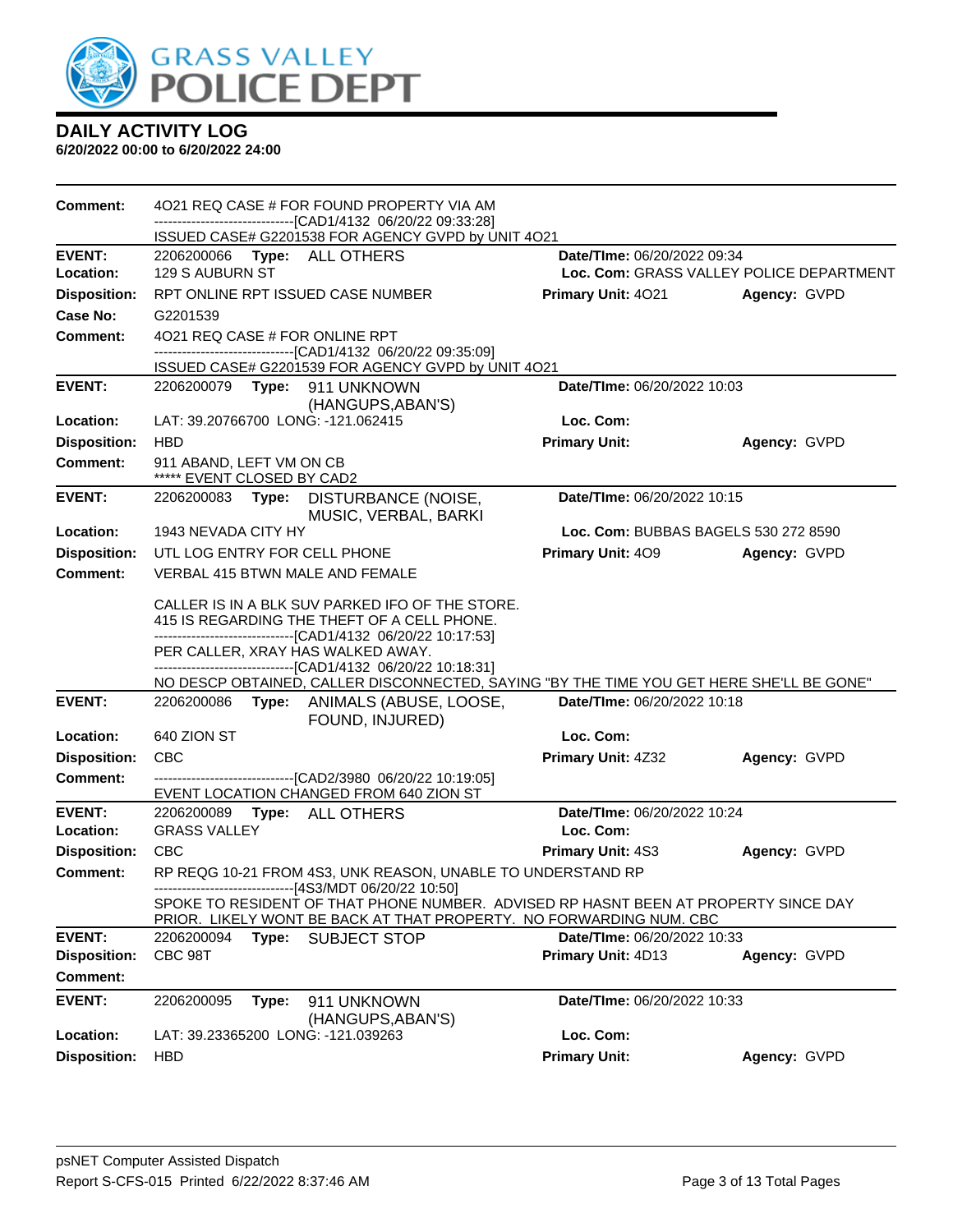

| Comment:            | ALSO, C4.                                               |       | 911 OPEN LINE, MALE AND FEMALE HEARD, SOUNDS LIKE THEY ARE INSIDE A BUSINESS, MUSIC HEARD                     |                                    |              |
|---------------------|---------------------------------------------------------|-------|---------------------------------------------------------------------------------------------------------------|------------------------------------|--------------|
|                     |                                                         |       | -------------------------------[CAD1/4132 06/20/22 10:35:06]                                                  |                                    |              |
|                     | NO ANSWER ON CB, LEFT VM.<br>***** EVENT CLOSED BY CAD1 |       |                                                                                                               |                                    |              |
|                     |                                                         |       | -------------------------------[CAD3/4011 06/20/22 12:49:05]                                                  |                                    |              |
|                     |                                                         |       | RP CALLED BACK, C4 ACCIDENTAL BY JUV                                                                          |                                    |              |
| <b>EVENT:</b>       | 2206200096                                              | Type: | THEFT (GRAND, PETTY, FROM<br><b>MERCHANT)</b>                                                                 | Date/TIme: 06/20/2022 10:34        |              |
| Location:           | 867 SUTTON WY                                           |       |                                                                                                               | Loc. Com: SAFEWAY                  |              |
| <b>Disposition:</b> | UTL                                                     |       |                                                                                                               | Primary Unit: 4017                 | Agency: GVPD |
| <b>Comment:</b>     |                                                         |       | MALE SUBJ JUST CAME IN AND STOLE MORE STUFF. HABITUAL ISSUE                                                   |                                    |              |
|                     |                                                         |       | LSW BLK SHORTS, BLU SHIRT, WHI HAT                                                                            |                                    |              |
|                     | DOT ON FOOT TOWARD WENDYS                               |       |                                                                                                               |                                    |              |
| <b>EVENT:</b>       | 2206200101                                              |       | Type: PRIVATE PARTY TOW<br><b>REPORT</b>                                                                      | Date/TIme: 06/20/2022 10:45        |              |
| Location:           | 153 ARCADIA DR                                          |       |                                                                                                               | Loc. Com:                          |              |
| <b>Disposition:</b> | <b>HBD</b>                                              |       |                                                                                                               | <b>Primary Unit:</b>               | Agency: GVPD |
| <b>Comment:</b>     | PRIVATE PARTY TOW                                       |       |                                                                                                               |                                    |              |
|                     | FCN/3702217101776<br>***** EVENT CLOSED BY CAD2         |       | -------------------------------[CAD2/3980 06/20/22 10:50:11]                                                  |                                    |              |
| <b>EVENT:</b>       |                                                         |       | 2206200103 Type: ANIMALS (ABUSE, LOOSE,<br>FOUND, INJURED)                                                    | Date/TIme: 06/20/2022 10:50        |              |
| Location:           | <b>GRASS VALLEY AREA</b>                                |       |                                                                                                               | Loc. Com:                          |              |
| <b>Disposition:</b> | <b>CBC</b>                                              |       |                                                                                                               | Primary Unit: 4Z32                 | Agency: GVPD |
| <b>Comment:</b>     | HOW TO GET HER CAT BACK.                                |       | CALLERS CAT WAS FOUND IN THE GV AREA, CALLER IS IN SAN FRAN, REQ A 10-21 TO OBTAIN INFO ON                    |                                    |              |
| <b>EVENT:</b>       | 2206200105                                              |       | <b>Type: SUBJECT STOP</b>                                                                                     | Date/TIme: 06/20/2022 10:56        |              |
| Location:           | 1005 SUTTON WY                                          |       |                                                                                                               | Loc. Com: CVS                      |              |
| <b>Disposition:</b> | ARA                                                     |       |                                                                                                               | Primary Unit: 4K19                 | Agency: GVPD |
| Case No:            | G2201540                                                |       |                                                                                                               |                                    |              |
| <b>Comment:</b>     | <b>WITH ONE</b>                                         |       | --------------------------------[CAD2/3980 06/20/22 11:01:58]                                                 |                                    |              |
|                     | 1039 YUBA TO SEND ABSTRACT                              |       |                                                                                                               |                                    |              |
|                     |                                                         |       | -------------------------------[CAD1/4132 06/20/22 11:03:53]<br>EVENT LOCATION CHANGED FROM CVS ENTRANCE      |                                    |              |
|                     |                                                         |       | --------------------------------[CAD1/4132 06/20/22 11:07:55]                                                 |                                    |              |
|                     |                                                         |       | ISSUED CASE# G2201540 FOR AGENCY GVPD by UNIT 4K19<br>------------------------------[4K19/MDT 06/20/22 11:36] |                                    |              |
|                     |                                                         |       | AR BOOKED ON GVMC 12.50.030E AND 2 LOCAL MISD. WARRANTS                                                       |                                    |              |
| <b>EVENT:</b>       | 2206200109                                              | Type: | ANIMALS (ABUSE, LOOSE,<br>FOUND, INJURED)                                                                     | <b>Date/Time: 06/20/2022 11:18</b> |              |
| Location:           | 415 NURSERY ST                                          |       |                                                                                                               | Loc. Com:                          |              |
| <b>Disposition:</b> | <b>CBC</b>                                              |       |                                                                                                               | Primary Unit: 4Z32                 | Agency: GVPD |
| <b>Comment:</b>     |                                                         |       | -------------------------------[CAD1/4132 06/20/22 11:21:23]<br>EVENT LOCATION CHANGED FROM 415 NURSERY ST    |                                    |              |
| <b>EVENT:</b>       | 2206200112                                              | Type: | <b>ORDINANCES</b>                                                                                             | Date/TIme: 06/20/2022 11:33        |              |
|                     |                                                         |       | (COUNTY/MUNICIPAL)                                                                                            |                                    |              |
| Location:           | 246 FAIRMONT DR                                         |       |                                                                                                               | Loc. Com:                          |              |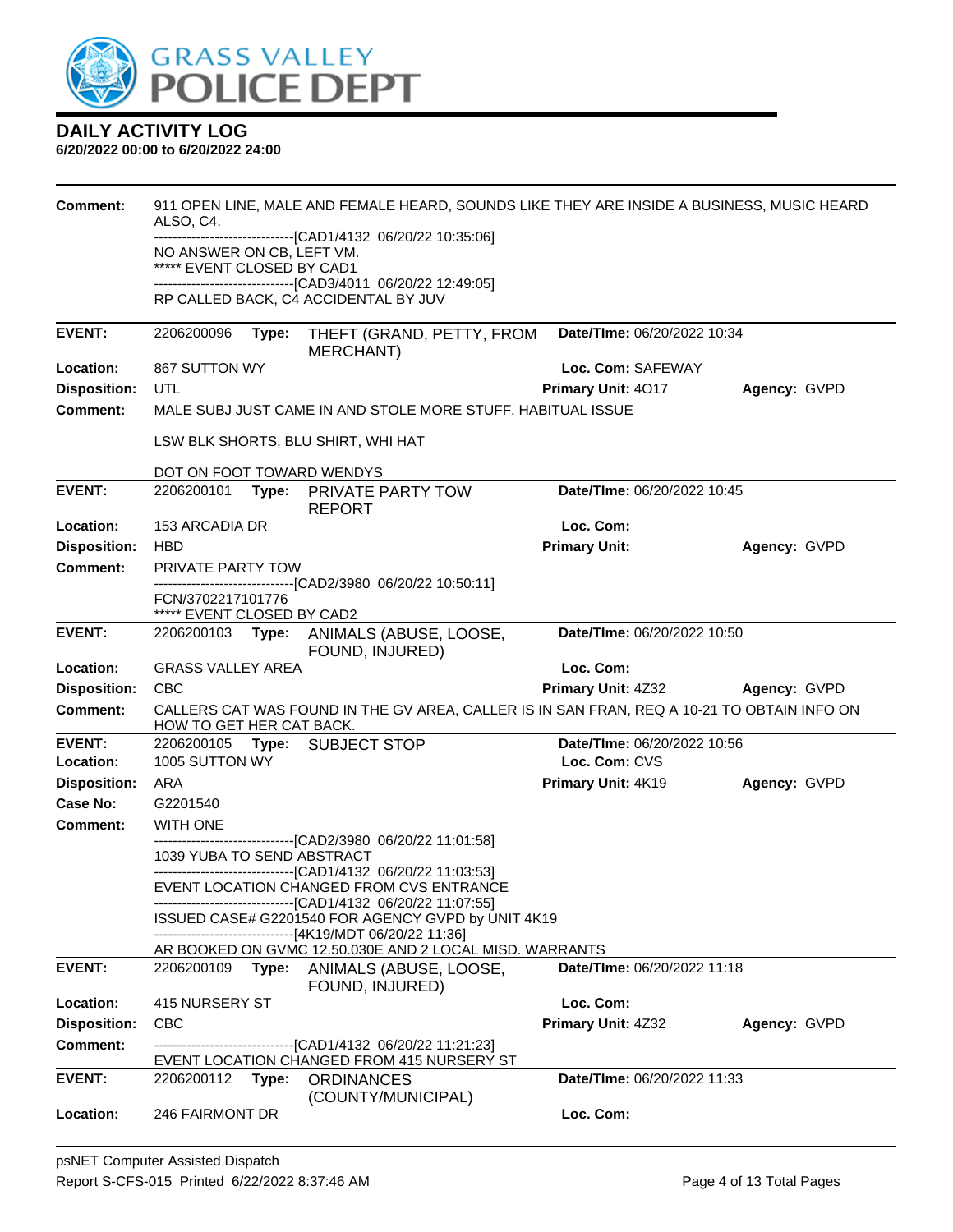

| <b>Disposition:</b> | <b>HBD</b>                                                 |       |                                                                                                         | <b>Primary Unit: 4024</b>                                                                                                                                                          | Agency: GVPD                             |
|---------------------|------------------------------------------------------------|-------|---------------------------------------------------------------------------------------------------------|------------------------------------------------------------------------------------------------------------------------------------------------------------------------------------|------------------------------------------|
| <b>Comment:</b>     | IN IT. RP WANTS TO STAY ANON<br>***** EVENT CLOSED BY CAD3 |       |                                                                                                         | RP RPTG TRAILER PARKED FOR OVER A WEEK, BLOCKING SIDEWALK AND POSSIBLY HAS SOMEONE LIVING                                                                                          |                                          |
| <b>EVENT:</b>       | 2206200118                                                 | Type: | <b>ORDINANCES</b><br>(COUNTY/MUNICIPAL)                                                                 | Date/TIme: 06/20/2022 11:54                                                                                                                                                        |                                          |
| Location:           | 867 SUTTON WY                                              |       |                                                                                                         | Loc. Com: SAFEWAY                                                                                                                                                                  |                                          |
| <b>Disposition:</b> | AST                                                        |       |                                                                                                         | <b>Primary Unit:</b>                                                                                                                                                               | Agency: GVPD                             |
| <b>Comment:</b>     |                                                            |       | FRUIT AREA, OLDER XRAY GRY HAIR WRAPPED IN A BLANKET.                                                   | EMPLOYEE CALLING IN AN XRAY WHOS ASKING CUSTOMERS FOR MONEY, SITTING OUTFRONT, NEAR THE                                                                                            |                                          |
| <b>EVENT:</b>       |                                                            |       | 2206200119    Type: ALL OTHERS                                                                          | Date/TIme: 06/20/2022 11:59                                                                                                                                                        |                                          |
| Location:           | 129 S AUBURN ST                                            |       |                                                                                                         |                                                                                                                                                                                    | Loc. Com: GRASS VALLEY POLICE DEPARTMENT |
| <b>Disposition:</b> | <b>CBC</b>                                                 |       |                                                                                                         | <b>Primary Unit: 409</b>                                                                                                                                                           | Agency: GVPD                             |
| <b>Comment:</b>     | W/ONE WITH TICKETS                                         |       |                                                                                                         |                                                                                                                                                                                    |                                          |
|                     |                                                            |       | -------------------------------[CAD1/4132 06/20/22 11:59:33]<br>EVENT LOCATION CHANGED FROM GVPD        |                                                                                                                                                                                    |                                          |
| <b>EVENT:</b>       |                                                            |       | 2206200122 Type: SUBJECT STOP                                                                           | Date/TIme: 06/20/2022 12:09                                                                                                                                                        |                                          |
| Location:           | 1005 SUTTON WY                                             |       |                                                                                                         | Loc. Com: CVS                                                                                                                                                                      |                                          |
| <b>Disposition:</b> | <b>CBC</b>                                                 |       |                                                                                                         | Primary Unit: 4017                                                                                                                                                                 | Agency: GVPD                             |
| <b>Comment:</b>     |                                                            |       | -------------------------------[CAD1/4132 06/20/22 12:10:49]<br>EVENT LOCATION CHANGED FROM CVS PARKING |                                                                                                                                                                                    |                                          |
| <b>EVENT:</b>       | 2206200126 Type:                                           |       | <b>ORDINANCES</b><br>(COUNTY/MUNICIPAL)                                                                 | Date/TIme: 06/20/2022 12:21                                                                                                                                                        |                                          |
| Location:           | SUTTON WY/DORSEY DR                                        |       |                                                                                                         |                                                                                                                                                                                    | Loc. Com: SIERRA FOOTHILL CONSTRUCTION   |
| <b>Disposition:</b> | <b>CBC CAMP POSTED</b>                                     |       |                                                                                                         | Primary Unit: 4017                                                                                                                                                                 | Agency: GVPD                             |
| Comment:            | CAMP SITE SET UP AT LOCATION                               |       |                                                                                                         |                                                                                                                                                                                    |                                          |
| <b>EVENT:</b>       | 2206200127                                                 |       | Type: EXTRA PATROL                                                                                      | Date/TIme: 06/20/2022 12:21                                                                                                                                                        |                                          |
| <b>Disposition:</b> | CBC 98T                                                    |       |                                                                                                         | Primary Unit: 4017                                                                                                                                                                 | Agency: GVPD                             |
| <b>Comment:</b>     |                                                            |       |                                                                                                         |                                                                                                                                                                                    |                                          |
| <b>EVENT:</b>       | 2206200128                                                 | Type: | <b>ABANDONED VEHICLES</b>                                                                               | Date/TIme: 06/20/2022 12:22                                                                                                                                                        |                                          |
| Location:           | 419 HENDERSON ST                                           |       |                                                                                                         | Loc. Com:                                                                                                                                                                          |                                          |
| <b>Disposition:</b> | UTL                                                        |       |                                                                                                         | <b>Primary Unit:</b>                                                                                                                                                               | Agency: GVPD                             |
| <b>Comment:</b>     | ***** EVENT CLOSED BY CAD1                                 |       | RP RPTG ABAN WHI MOTORHOME IN FRONT OF RPS RES                                                          |                                                                                                                                                                                    |                                          |
| <b>EVENT:</b>       | 2206200134                                                 | Type: | ANIMALS (ABUSE, LOOSE,<br>FOUND, INJURED)                                                               | Date/TIme: 06/20/2022 12:37                                                                                                                                                        |                                          |
| Location:           | 598 SUTTON WY                                              |       |                                                                                                         | <b>ANYTIME</b>                                                                                                                                                                     | Loc. Com: BETWEEN BEN FRANKLINS AND      |
| <b>Disposition:</b> | <b>GOA</b>                                                 |       |                                                                                                         | Primary Unit: 4Z32                                                                                                                                                                 | Agency: GVPD                             |
| <b>Comment:</b>     | WATER.                                                     |       |                                                                                                         | RP RPTG DOG IS TIED TO A BLK TOYT TACOMA LP 12014L1. DOG LOOKED IN DISTRESS UNTIL THEY GAVE IT                                                                                     |                                          |
| <b>EVENT:</b>       | 2206200136                                                 | Type: | <b>WELFARE CHECK</b>                                                                                    | Date/TIme: 06/20/2022 12:43                                                                                                                                                        |                                          |
| Location:           | DORSEY DR/CATHERINE LN                                     |       |                                                                                                         | Loc. Com: ACF FIT FOR LIFE PHYSICAL                                                                                                                                                |                                          |
| <b>Disposition:</b> | UTL                                                        |       |                                                                                                         | <b>THERAPY</b><br>Primary Unit: 4024                                                                                                                                               | Agency: GVPD                             |
| <b>Comment:</b>     | UNK LSW                                                    |       |                                                                                                         | 911 REQG CHECK ON A FEMALE SITTING ON THE CURB MUTTERING TO HERSELF, FEMALE IS POSSIBLY<br>SPECIAL NEEDS. RP ALREADY OUT OF THE AREA AND DOES NOT REMEMBER DESC OTHER THEN WFA AND |                                          |
| <b>EVENT:</b>       | 2206200137                                                 | Type: | 911 UNKNOWN<br>(HANGUPS, ABAN'S)                                                                        | Date/TIme: 06/20/2022 12:46                                                                                                                                                        |                                          |
| Location:           | 110 SPRINGHILL DR                                          |       |                                                                                                         | Loc. Com: EARTHGRAINS INC.                                                                                                                                                         |                                          |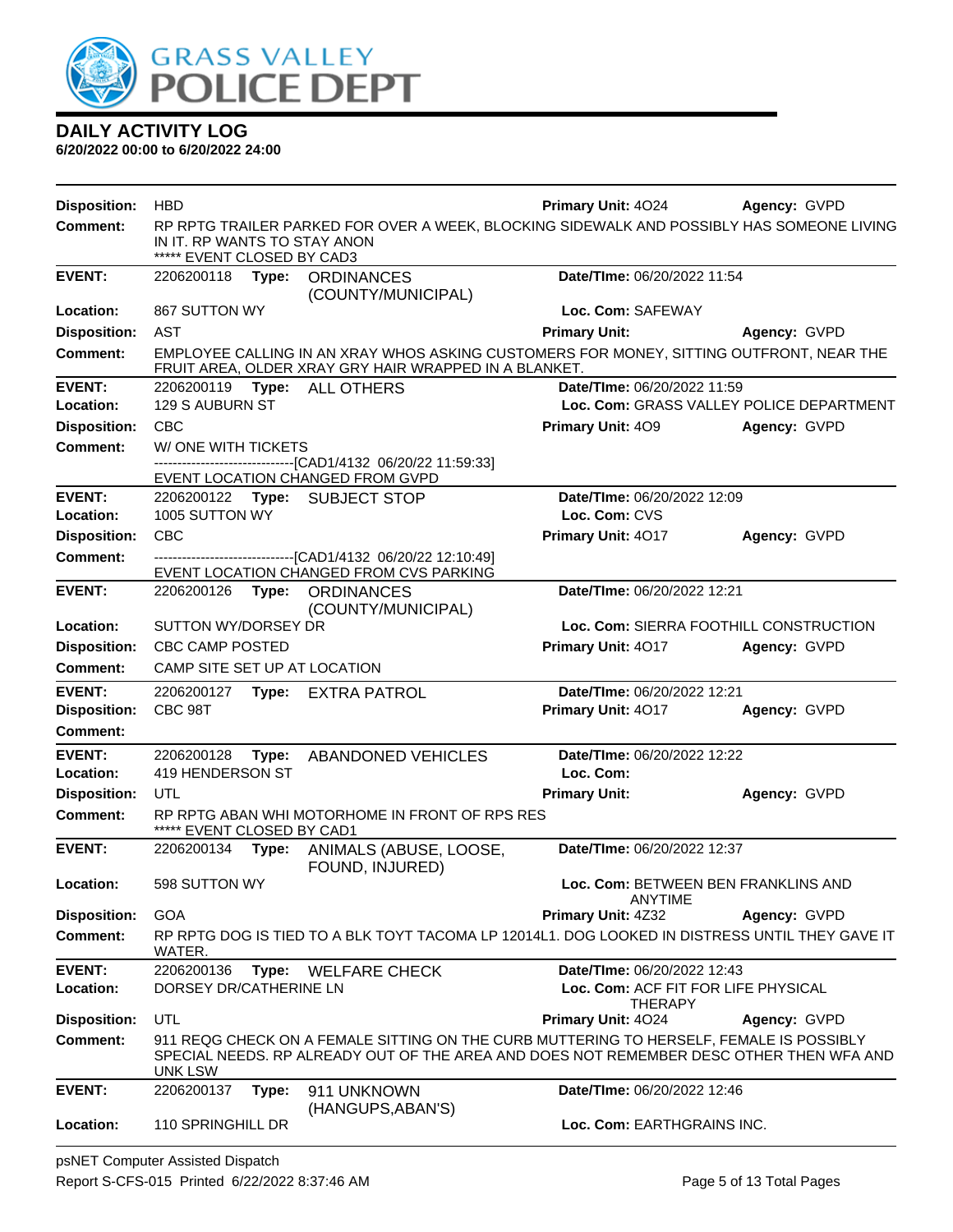

| <b>Disposition:</b>        | <b>HBD</b>                                        |       |                                                                                                                                                                                                                                                                                                                                                                                                                                                                                                                            | <b>Primary Unit:</b>        | Agency: GVPD                          |
|----------------------------|---------------------------------------------------|-------|----------------------------------------------------------------------------------------------------------------------------------------------------------------------------------------------------------------------------------------------------------------------------------------------------------------------------------------------------------------------------------------------------------------------------------------------------------------------------------------------------------------------------|-----------------------------|---------------------------------------|
| <b>Comment:</b>            | 911 ACCIDENTAL, C4<br>***** EVENT CLOSED BY CAD3  |       |                                                                                                                                                                                                                                                                                                                                                                                                                                                                                                                            |                             |                                       |
| <b>EVENT:</b>              |                                                   |       | 2206200138 Type: SUSPICIOUS CIRCUMSTANCE<br>(VEHICLE, PERSON                                                                                                                                                                                                                                                                                                                                                                                                                                                               | Date/TIme: 06/20/2022 12:48 |                                       |
| Location:                  | 607 MORGAN RANCH DR                               |       |                                                                                                                                                                                                                                                                                                                                                                                                                                                                                                                            | Loc. Com:                   |                                       |
| <b>Disposition:</b>        | CBC ALL CLEAR ADDED ONE                           |       |                                                                                                                                                                                                                                                                                                                                                                                                                                                                                                                            | Primary Unit: 4K19          | Agency: GVPD                          |
| <b>Comment:</b>            | CAMERA THAT IS AUDIO ONLY                         |       | RP NOT ONSCENE BUT SAW A MALE SUBJ KNOCKING ON HIS DOOR THROUGH HIS RING CAMERA, SUBJ<br>THEN WENT AROUND BACK AND RP CAN NOW HEAR BANGING AROUND INSIDE FROM HIS GARAGE<br>-------------------------------[CAD2/3980_06/20/22 12:50:08]<br>BMA 35YRS OLD LSW DRK COLORED TSHIRT, PANTS, SANDALS<br>--------------------------------[CAD2/3980_06/20/22 12:52:41]<br>RP CAN OPEN GARAGE DOOR FROM HIS CELL PHONE<br>-------------------------------[CAD2/3980 06/20/22 13:05:12]<br>1039 RP TO OPEN GARAGE DOOR FROM PHONE |                             |                                       |
| <b>EVENT:</b>              |                                                   |       | 2206200139 Type: 911 UNKNOWN                                                                                                                                                                                                                                                                                                                                                                                                                                                                                               | Date/TIme: 06/20/2022 12:51 |                                       |
| Location:                  | 405 S AUBURN ST                                   |       | (HANGUPS, ABAN'S)                                                                                                                                                                                                                                                                                                                                                                                                                                                                                                          | Loc. Com: STAGECOACH MOTEL  |                                       |
| <b>Disposition:</b>        | <b>HBD</b>                                        |       |                                                                                                                                                                                                                                                                                                                                                                                                                                                                                                                            | <b>Primary Unit:</b>        | Agency: GVPD                          |
| Comment:                   | 911 ACCIDENTAL, C4<br>***** EVENT CLOSED BY CAD3  |       |                                                                                                                                                                                                                                                                                                                                                                                                                                                                                                                            |                             |                                       |
| <b>EVENT:</b>              | 2206200145                                        | Type: | THEFT (GRAND, PETTY, FROM<br><b>MERCHANT)</b>                                                                                                                                                                                                                                                                                                                                                                                                                                                                              | Date/TIme: 06/20/2022 13:10 |                                       |
| Location:                  | 310 CAROL DR                                      |       |                                                                                                                                                                                                                                                                                                                                                                                                                                                                                                                            | Loc. Com:                   |                                       |
| <b>Disposition:</b>        | <b>CBC</b>                                        |       |                                                                                                                                                                                                                                                                                                                                                                                                                                                                                                                            | Primary Unit: 4K19          | Agency: GVPD                          |
| <b>Comment:</b>            | FROM HIS SISTER.                                  |       | SISTERS SON HAS BEEN TAKING RPS ITEMS. RP CANNOT CONFRONT THE SU BECAUSE RP IS RESTRAINED                                                                                                                                                                                                                                                                                                                                                                                                                                  |                             |                                       |
| <b>EVENT:</b>              | 2206200147 Type:                                  |       | 911 UNKNOWN<br>(HANGUPS, ABAN'S)                                                                                                                                                                                                                                                                                                                                                                                                                                                                                           | Date/TIme: 06/20/2022 13:18 |                                       |
| Location:                  | 113 PRESLEY WY                                    |       |                                                                                                                                                                                                                                                                                                                                                                                                                                                                                                                            |                             | Loc. Com: NEW COVENANT BAPTIST CHURCH |
| <b>Disposition:</b>        | <b>HBD</b>                                        |       |                                                                                                                                                                                                                                                                                                                                                                                                                                                                                                                            | <b>Primary Unit:</b>        | Agency: GVPD                          |
| <b>Comment:</b>            | 911 ABAN                                          |       |                                                                                                                                                                                                                                                                                                                                                                                                                                                                                                                            |                             |                                       |
|                            | ON CB C4                                          |       | -------------------------------[CAD2/3980_06/20/22 13:18:40]<br>EVENT LOCATION CHANGED FROM LAT: 39.22278400 LONG: -121.053639 GRASS VALLEY<br>-------------------------------[CAD2/3980_06/20/22 13:18:44]                                                                                                                                                                                                                                                                                                                |                             |                                       |
|                            | ***** EVENT CLOSED BY CAD2                        |       |                                                                                                                                                                                                                                                                                                                                                                                                                                                                                                                            | Date/TIme: 06/20/2022 13:23 |                                       |
| <b>EVENT:</b><br>Location: | 2206200150<br><b>BUENA VISTA ST/WINCHESTER ST</b> |       | Type: ABANDONED VEHICLES                                                                                                                                                                                                                                                                                                                                                                                                                                                                                                   | Loc. Com:                   |                                       |
| <b>Disposition:</b>        | CBC TAGGED FOR REMOVAL                            |       |                                                                                                                                                                                                                                                                                                                                                                                                                                                                                                                            | Primary Unit: 4K19          | Agency: GVPD                          |
| <b>Comment:</b>            |                                                   |       | RP RPTG ABAN GOLD VOLVO LP# 4YRY663                                                                                                                                                                                                                                                                                                                                                                                                                                                                                        |                             |                                       |
| <b>EVENT:</b>              | 2206200151                                        | Type: | TRAFFIC (DUI, PARKING,<br>SPEED, HAZ                                                                                                                                                                                                                                                                                                                                                                                                                                                                                       | Date/TIme: 06/20/2022 13:27 |                                       |
| Location:                  |                                                   |       | 20 RAMP STATE/MCCOURTNEY RD                                                                                                                                                                                                                                                                                                                                                                                                                                                                                                | Loc. Com: EB                |                                       |
| <b>Disposition:</b>        | <b>HBD</b>                                        |       |                                                                                                                                                                                                                                                                                                                                                                                                                                                                                                                            | <b>Primary Unit:</b>        | Agency: GVPD                          |
| Comment:                   |                                                   |       | 911 WHI BOX TRUCK ALL OVER THE ROADWAY, TRF TO CHP<br>-------------[CAD1/4132 06/20/22 13:28:10]                                                                                                                                                                                                                                                                                                                                                                                                                           |                             |                                       |
|                            | <b>VOICED</b><br>***** EVENT CLOSED BY CAD1       |       |                                                                                                                                                                                                                                                                                                                                                                                                                                                                                                                            |                             |                                       |
| <b>EVENT:</b>              | 2206200154                                        | Type: | <b>ASSAULTS, BATTERY (415)</b><br>PHYSICAL)                                                                                                                                                                                                                                                                                                                                                                                                                                                                                | Date/TIme: 06/20/2022 13:33 |                                       |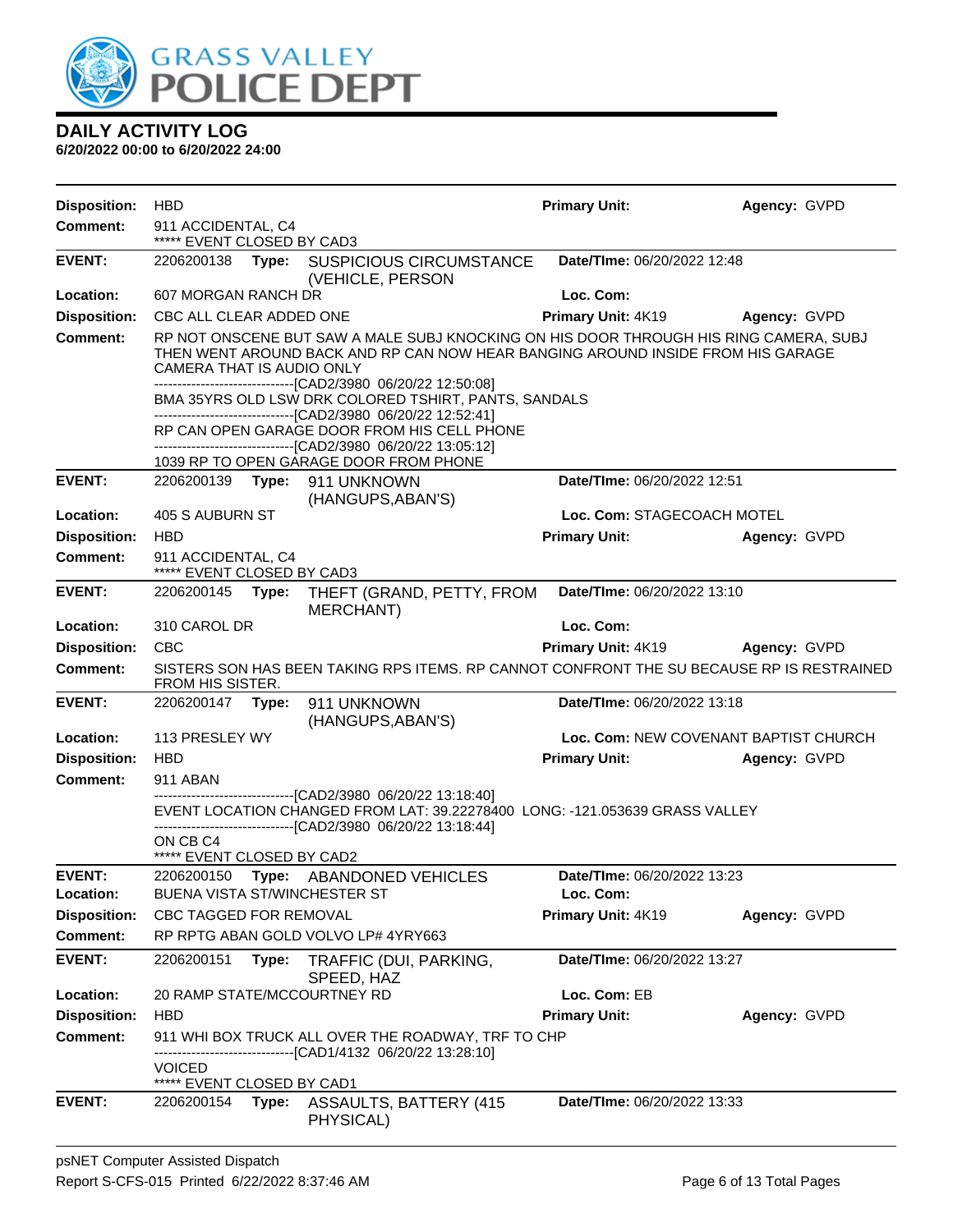

| Location:<br><b>Disposition:</b><br>Case No:<br><b>Comment:</b> | 1801 EA MAIN ST<br>RPT RPT TAKEN<br>G2201541                                                                                                                                        |  | 911 BMA WAS JUST HITTING A FEMALE                                                                                                                    | Loc. Com: JACK IN THE BOX 530 272 3041<br><b>Primary Unit: 4024</b> | Agency: GVPD |
|-----------------------------------------------------------------|-------------------------------------------------------------------------------------------------------------------------------------------------------------------------------------|--|------------------------------------------------------------------------------------------------------------------------------------------------------|---------------------------------------------------------------------|--------------|
|                                                                 |                                                                                                                                                                                     |  | GRY PANTS, GRY SWEATSHIRT, ON FOOT TOWARD BURGER KING                                                                                                |                                                                     |              |
|                                                                 |                                                                                                                                                                                     |  | FEMALE IS BLEEDING, IN A VEH IN THE JACK IN THE BOX PARKING LOT LP# JPP8931<br>-------------------------------[CAD3/4011_06/20/22 13:33:41]          |                                                                     |              |
|                                                                 | VI HAS BLOODY NOSE                                                                                                                                                                  |  | -------------------------------[CAD2/3980_06/20/22 13:34:57]                                                                                         |                                                                     |              |
|                                                                 |                                                                                                                                                                                     |  | ADD 911 ONSTAR TRANSFER FROM FEMALE VICTIM/ STATING SHE IS IN A PURPLE CADILAC<br>-------------------------------[CAD3/4011 06/20/22 13:35:09]       |                                                                     |              |
|                                                                 | 10-39 CALFIRE TO STAGE                                                                                                                                                              |  |                                                                                                                                                      |                                                                     |              |
|                                                                 | -------------------------------[CAD2/3980_06/20/22 13:36:08]<br>MALE LAST SEEN TWRDS MCDONALDS IN ALL GRY/ DESC BMA<br>-------------------------------[CAD3/4011_06/20/22 13:39:03] |  |                                                                                                                                                      |                                                                     |              |
|                                                                 |                                                                                                                                                                                     |  | 10-39 CALFIRE TO ENTER FOR THE ASSULT VI, AND ANOTHER UNIT TO STAGE AT 744 MALTMAN<br>-------------------------------[CAD3/4011 06/20/22 14:33:03]   |                                                                     |              |
|                                                                 |                                                                                                                                                                                     |  | ISSUED CASE# G2201541 FOR AGENCY GVPD by UNIT 4O24                                                                                                   |                                                                     |              |
| <b>EVENT:</b>                                                   |                                                                                                                                                                                     |  | 2206200156 Type: SUSPICIOUS CIRCUMSTANCE<br>(VEHICLE, PERSON                                                                                         | Date/TIme: 06/20/2022 13:36                                         |              |
| Location:                                                       | IDAHO MARYLAND RD/EA MAIN ST                                                                                                                                                        |  |                                                                                                                                                      | Loc. Com:                                                           |              |
| <b>Disposition:</b>                                             | UTL                                                                                                                                                                                 |  |                                                                                                                                                      | Primary Unit: 409                                                   | Agency: GVPD |
| Comment:                                                        |                                                                                                                                                                                     |  | MALE SUBJ IN YELLOW/ RED BMW, DRIVING AROUND AND YELLING AT PEOPLE.<br>-------------------------------[CAD1/4132 06/20/22 14:20:22]                  |                                                                     |              |
|                                                                 |                                                                                                                                                                                     |  | 409 WILL CHECK AREA ON THE WAY TO OTHER EVENT                                                                                                        |                                                                     |              |
| <b>EVENT:</b>                                                   |                                                                                                                                                                                     |  | 2206200157 Type: SUSPICIOUS CIRCUMSTANCE<br>(VEHICLE, PERSON                                                                                         | Date/TIme: 06/20/2022 13:42                                         |              |
| Location:                                                       | 214 MILL ST                                                                                                                                                                         |  |                                                                                                                                                      | Loc. Com: WELLS FARGO                                               |              |
| <b>Disposition:</b>                                             | <b>CBC ALL SECURE</b>                                                                                                                                                               |  |                                                                                                                                                      | <b>Primary Unit: 409</b>                                            | Agency: GVPD |
| <b>Comment:</b>                                                 |                                                                                                                                                                                     |  | RP RPTG DOORS ARE OPEN HOWEVER NO ONE IS INSIDE AND THE SIGNS ON THE DOOR SAY CLOSED.<br>------------------------------[CAD1/4132_06/20/22_14:14:26] |                                                                     |              |
|                                                                 | <b>REQ 4S3 REVIEW</b>                                                                                                                                                               |  |                                                                                                                                                      |                                                                     |              |
| <b>EVENT:</b>                                                   |                                                                                                                                                                                     |  | 2206200161 Type: ORDINANCES<br>(COUNTY/MUNICIPAL)                                                                                                    | Date/TIme: 06/20/2022 13:50                                         |              |
| Location:                                                       | 875 SUTTON WY                                                                                                                                                                       |  |                                                                                                                                                      | Loc. Com: WENDY'S                                                   |              |
| <b>Disposition:</b>                                             | <b>CBC</b>                                                                                                                                                                          |  |                                                                                                                                                      | <b>Primary Unit: 4017</b>                                           | Agency: GVPD |
| <b>Comment:</b>                                                 |                                                                                                                                                                                     |  | TRANSIENT FEMALE THAT WAS 86'D FROM THE PROPERTY YESTERDAY IS CURRENTLY LAYING ON THE<br>GROUND IN FRONT OF THE DISABLED RAMP, REFUSING TO GET UP    |                                                                     |              |
|                                                                 |                                                                                                                                                                                     |  | SNOW BOOTS, BLU JEANS, BLU SWEATSHIRT<br>------------------[CAD2/3980_06/20/22 14:42:18]                                                             |                                                                     |              |
|                                                                 |                                                                                                                                                                                     |  | 1039 CALFIRE FOR MED CHECK OUT                                                                                                                       |                                                                     |              |
| <b>EVENT:</b><br>Location:                                      | 2206200169<br>105 W EMPIRE ST                                                                                                                                                       |  | Type: WELFARE CHECK                                                                                                                                  | Date/TIme: 06/20/2022 14:29<br>Loc. Com: GOLDEN EMPIRE MARKET       |              |
| <b>Disposition:</b>                                             | CBC NEG CRIME                                                                                                                                                                       |  |                                                                                                                                                      | Primary Unit: 409                                                   | Agency: GVPD |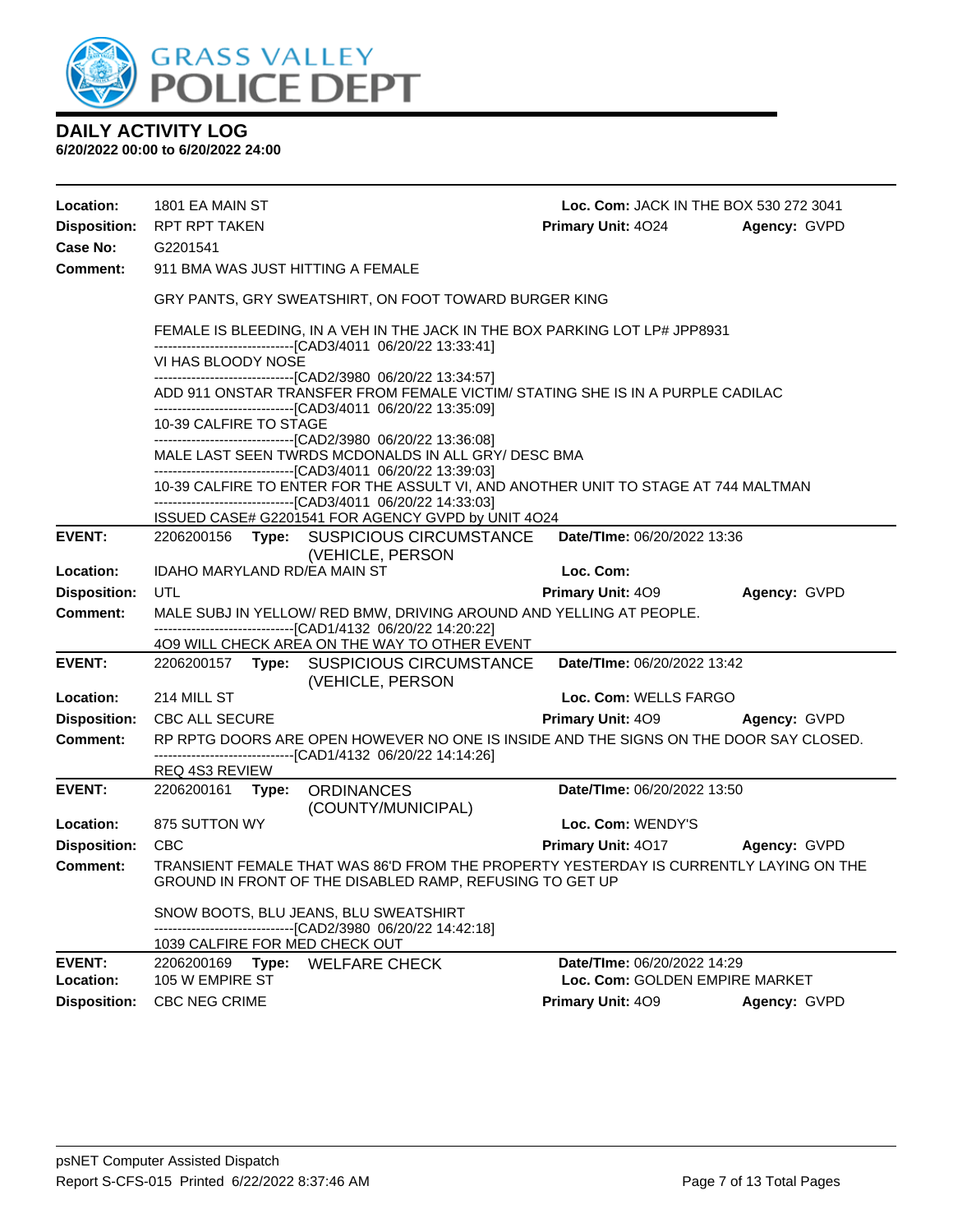

| Comment:            | RP RPTING YOUNGER BROTHER, WAKLING TOWARD NORTH STAR MINE.<br>HAS BEEN UP FOR 5 DAYS.                                                               |                                    |              |
|---------------------|-----------------------------------------------------------------------------------------------------------------------------------------------------|------------------------------------|--------------|
|                     | LSW BROWN SWEATSHIRT BLK PANTS.<br>WMA TALL APPROX 6 FT.                                                                                            |                                    |              |
|                     | <b>HAS BEEN TAKING H&amp;S.</b><br>CALLER FEELS LIKE SHE'S BEING HARRASSED BY HER YOUNGER BROTHER, SEES UNITS IN THE AREA,<br>DISCONNECTED.         |                                    |              |
|                     | --------------------------------[CAD1/4132 06/20/22 14:31:57]<br>EVENT CALL TYPE CHANGED FROM DIS                                                   |                                    |              |
| <b>EVENT:</b>       | 2206200174 Type: ALL OTHERS                                                                                                                         | Date/TIme: 06/20/2022 14:43        |              |
| Location:           | <b>GRASS VALLEY</b>                                                                                                                                 | Loc. Com:                          |              |
| <b>Disposition:</b> | UTL NEG CTC, UNABLE TO LEAVE VM                                                                                                                     | <b>Primary Unit: 4017</b>          | Agency: GVPD |
| <b>Comment:</b>     | RP REQG 10-21 FROM 4O17. PHONE ISSUES, UNABLE TO OBTAIN FURTHER                                                                                     |                                    |              |
| <b>EVENT:</b>       | 2206200177 Type: WELFARE CHECK                                                                                                                      | <b>Date/TIme: 06/20/2022 14:52</b> |              |
| Location:           | 1145 SUTTON WY                                                                                                                                      | Loc. Com: GOODWILL                 |              |
| <b>Disposition:</b> | <b>RPT RPT TAKEN</b>                                                                                                                                | <b>Primary Unit: 4017</b>          | Agency: GVPD |
| Case No:            | G2201543                                                                                                                                            |                                    |              |
| <b>Comment:</b>     | 911 CALLER RPTING GREEN HONDA CRV LIC: 8UIX826, WITH SLEEPING BABY LEFT ALONE INSIDE ROSEY<br>CHEEKS, WINDOWS UP.                                   |                                    |              |
|                     | -------------------------------[CAD1/4132 06/20/22 14:52:37]<br>EVENT CALL TYPE CHANGED FROM ALL                                                    |                                    |              |
|                     | -------------------------[CAD1/4132_06/20/22 14:58:01]                                                                                              |                                    |              |
|                     | CALFIRE 10-39, C2.<br>-------------------------------[CAD3/4011 06/20/22 15:43:06]                                                                  |                                    |              |
|                     | ISSUED CASE# G2201543 FOR AGENCY GVPD by UNIT 4O17                                                                                                  |                                    |              |
|                     |                                                                                                                                                     |                                    |              |
| <b>EVENT:</b>       | 2206200182 Type: THEFT (GRAND, PETTY, FROM<br>MERCHANT)                                                                                             | Date/TIme: 06/20/2022 15:11        |              |
| Location:           | 1449 SEGSWORTH WY # 12                                                                                                                              | Loc. Com:                          |              |
| <b>Disposition:</b> | RPT RPT TAKEN                                                                                                                                       | Primary Unit: 4D16                 | Agency: GVPD |
| Case No:            | G2201542                                                                                                                                            |                                    |              |
| <b>Comment:</b>     | RP RTPG THEFT OF WALLET, 3 DAYS AGO. TODAY, SOMEONE IS USING HER CREDIT CARD IN SAN FRAN,<br>REQ A 10-21, RP THINKS SHE KNOWS WHO STOLE HER WALLET. |                                    |              |
|                     | --------------------------------[CAD3/4011 06/20/22 15:39:01]<br>ISSUED CASE# G2201542 FOR AGENCY GVPD by UNIT 4D16                                 |                                    |              |
| <b>EVENT:</b>       | 2206200192 Type:<br>ALARMS (SILENT, AUDIBLE,<br><b>COMMERCIAL, RES</b>                                                                              | Date/TIme: 06/20/2022 15:40        |              |
| Location:           | 185 SPRINGHILL DR                                                                                                                                   | Loc. Com: ERNIES VAN AND STORAGE   |              |
| <b>Disposition:</b> | CBC EMPLOYEE ON SCENE                                                                                                                               | <b>Primary Unit: 4K19</b>          | Agency: GVPD |
| <b>Comment:</b>     | <b>AUDIBLE</b><br><b>WAREHOUSE DOORS X2</b><br><b>RSP PENDING</b>                                                                                   |                                    |              |
| <b>EVENT:</b>       | 2206200198<br><b>ORDINANCES</b><br>Type:<br>(COUNTY/MUNICIPAL)                                                                                      | Date/TIme: 06/20/2022 16:00        |              |
| Location:           | 121 OLYMPIA PARK RD                                                                                                                                 | Loc. Com: OREILLY AUTO PARTS       |              |
| <b>Disposition:</b> | CBC 98T                                                                                                                                             | Primary Unit: 4K19                 | Agency: GVPD |
| <b>Comment:</b>     | SEVERAL TRANSIENTS LOITERING IN THE AREA, REQG THEY MOVE ALONG                                                                                      |                                    |              |
| <b>EVENT:</b>       | 2206200202<br><b>SUBJECT STOP</b><br>Type:                                                                                                          | Date/TIme: 06/20/2022 16:22        |              |
| Location:           | 1381 E MAIN ST                                                                                                                                      | Loc. Com: STATION HOUSE LIQUORS    |              |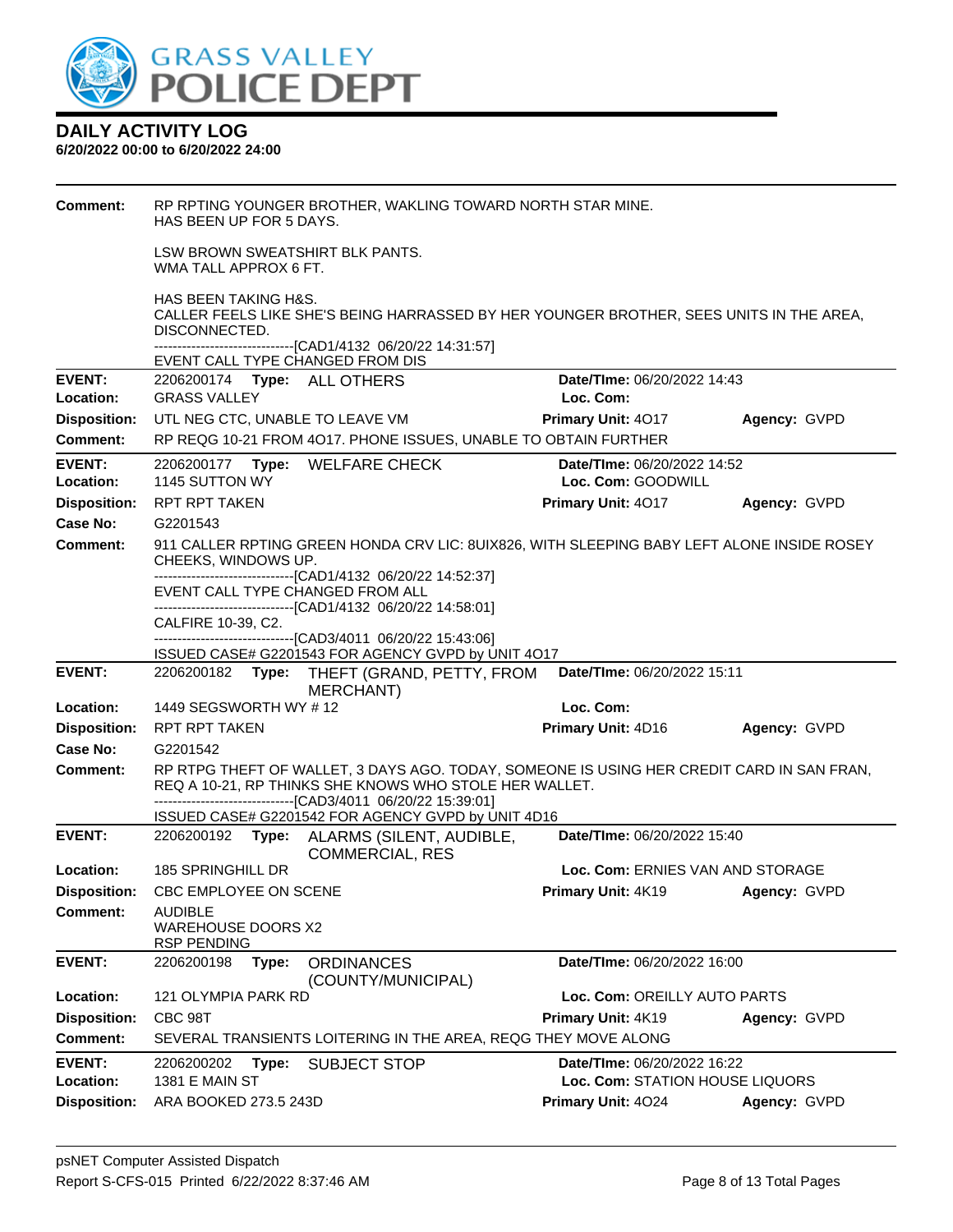

**6/20/2022 00:00 to 6/20/2022 24:00**

| <b>Comment:</b>                 | POSS 273.5 SU                                                                                                             |                                                                                             |                               |
|---------------------------------|---------------------------------------------------------------------------------------------------------------------------|---------------------------------------------------------------------------------------------|-------------------------------|
|                                 | -------------------------------[CAD3/4011_06/20/22 16:26:16]<br>EVENT LOCATION CHANGED FROM STATION HOUSE                 |                                                                                             |                               |
| <b>EVENT:</b>                   | 2206200205 Type: VEHICLE STOP                                                                                             | Date/TIme: 06/20/2022 16:28                                                                 |                               |
| Location:                       | 105 NEAL ST                                                                                                               | Loc. Com: SAFEWAY                                                                           |                               |
| <b>Disposition:</b>             | WA WARNING, PROBATION SEARCH CLEAR                                                                                        | Primary Unit: 4D13                                                                          | Agency: GVPD                  |
| <b>Comment:</b>                 | License: 564763G State: MT<br>-------------------------------[CAD3/4011 06/20/22 16:29:53]                                |                                                                                             |                               |
|                                 | EVENT LOCATION CHANGED FROM SAFEWAY                                                                                       |                                                                                             |                               |
| <b>EVENT:</b>                   | 2206200206 Type: TRAFFIC (DUI, PARKING,<br>SPEED, HAZ                                                                     | Date/TIme: 06/20/2022 16:31                                                                 |                               |
| Location:                       | RIDGE RD/NU                                                                                                               |                                                                                             | Loc. Com: BTWN NU AND ESKATON |
| <b>Disposition:</b>             | UTL                                                                                                                       | <b>Primary Unit: 4K19</b>                                                                   | Agency: GVPD                  |
| <b>Comment:</b>                 | RP RPTG 4 JS "PLAYING CHICKEN" WITH ONCOMING TRAFFIC.                                                                     |                                                                                             |                               |
| <b>EVENT:</b>                   | 2206200207 Type: VEH CITES, VIN, TOWS, DUI                                                                                | Date/TIme: 06/20/2022 16:31                                                                 |                               |
| <b>Location:</b>                | 297 HORIZON CR                                                                                                            | Loc. Com:                                                                                   |                               |
| <b>Disposition:</b>             | CBC RO WILL MOVE IT<br>RP RPTG VEH PARKED ON THE ROAD FOR MORE THAN 30 DAYS                                               | Primary Unit: 4K19                                                                          | Agency: GVPD                  |
| Comment:                        |                                                                                                                           |                                                                                             |                               |
|                                 | <b>BLK DODGE RAM</b>                                                                                                      |                                                                                             |                               |
| <b>EVENT:</b>                   | 2206200219 Type:                                                                                                          | Date/TIme: 06/20/2022 17:31<br>DISTURBANCE (NOISE,                                          |                               |
| Location:                       | 16 WENDY CR                                                                                                               | MUSIC, VERBAL, BARKI<br>Loc. Com:                                                           |                               |
| <b>Disposition:</b>             | <b>CBC</b>                                                                                                                | Primary Unit: 4K19                                                                          | Agency: GVPD                  |
| <b>Comment:</b>                 | 911 CALLER RPTG, PHYSICAL 415 BTWN MALE AND XRAY<br>CALLER IS RPTG FROM OUTSIDE OF THE HOME.<br>ADVISED XRAY HIT MALE     |                                                                                             |                               |
|                                 | UNKN IF ANY WEAPONS IN THE HOME<br>CALLER ADV POSSIBLE H&S<br>------------------------------[CAD1/4132 06/20/22 17:34:43] |                                                                                             |                               |
|                                 | <b>XRAY IS RUNNING AFTER CALLER</b><br>MALE IS COMING AFTER XRAY                                                          |                                                                                             |                               |
|                                 | -------------------------------[CAD1/4132 06/20/22 17:35:06]<br>ONLY YELLING HEARD                                        |                                                                                             |                               |
|                                 | -------------------------------[CAD1/4132 06/20/22 17:36:48]                                                              |                                                                                             |                               |
|                                 | CALLER SEEMS POSSIBLE H&S TOO.                                                                                            | CALLER ADVISED SHE CAN'T GO INTO HER HOME BECAUSE SHE WILL LOSE PHONE SERVICE.              |                               |
|                                 |                                                                                                                           | ADVISED THE MALE HALF IS INSIDE AND THE XRAY IS STANDING ON HER PORCH WAVING AT THE CALLER. |                               |
|                                 | -------------------------------[4K19/MDT 06/20/22 18:20]                                                                  | SITUATION MEDIATED AFTER INITIAL ALTERCATION STARTED OVER MAIL BEING TAKEN FROM MAILBOX.    |                               |
|                                 | PROCESS AND TO CHANGE MAILING ADDRESS.                                                                                    | INVOLVED PARTIES AGREED TO STAY SEPARATED AND VI HALF ADVISED OF RESTRAINING ORDER          |                               |
| <b>EVENT:</b>                   | 2206200223<br>Type: ANIMALS (ABUSE, LOOSE,<br>FOUND, INJURED)                                                             | Date/TIme: 06/20/2022 17:43                                                                 |                               |
| Location:                       | 200 SO SCHOOL ST                                                                                                          | Loc. Com:                                                                                   |                               |
| <b>Disposition:</b>             | UTL UTL                                                                                                                   | Primary Unit: 404                                                                           | Agency: GVPD                  |
| <b>Comment:</b>                 |                                                                                                                           | CALLER FOUND A DEAD CAT, REQ ASSIST, TO LOCATE POSSIBLE CHIP, 10-21                         |                               |
| <b>EVENT:</b>                   | 2206200245<br>Type: FOOT PATROL                                                                                           | Date/TIme: 06/20/2022 19:41                                                                 |                               |
| Location:                       | 123 MARGARET LN                                                                                                           | Loc. Com:                                                                                   |                               |
| <b>Disposition:</b><br>Comment: | <b>CBC</b><br>-------------------------------[CAD3/3753 06/20/22 19:41:44]                                                | Primary Unit: 4R6                                                                           | Agency: GVPD                  |
|                                 | EVENT LOCATION CHANGED FROM 123 MARGARET                                                                                  |                                                                                             |                               |
| <b>EVENT:</b>                   | 2206200246    Type: TRESPASS                                                                                              | Date/TIme: 06/20/2022 19:47                                                                 |                               |

psNET Computer Assisted Dispatch Report S-CFS-015 Printed 6/22/2022 8:37:46 AM Page 9 of 13 Total Pages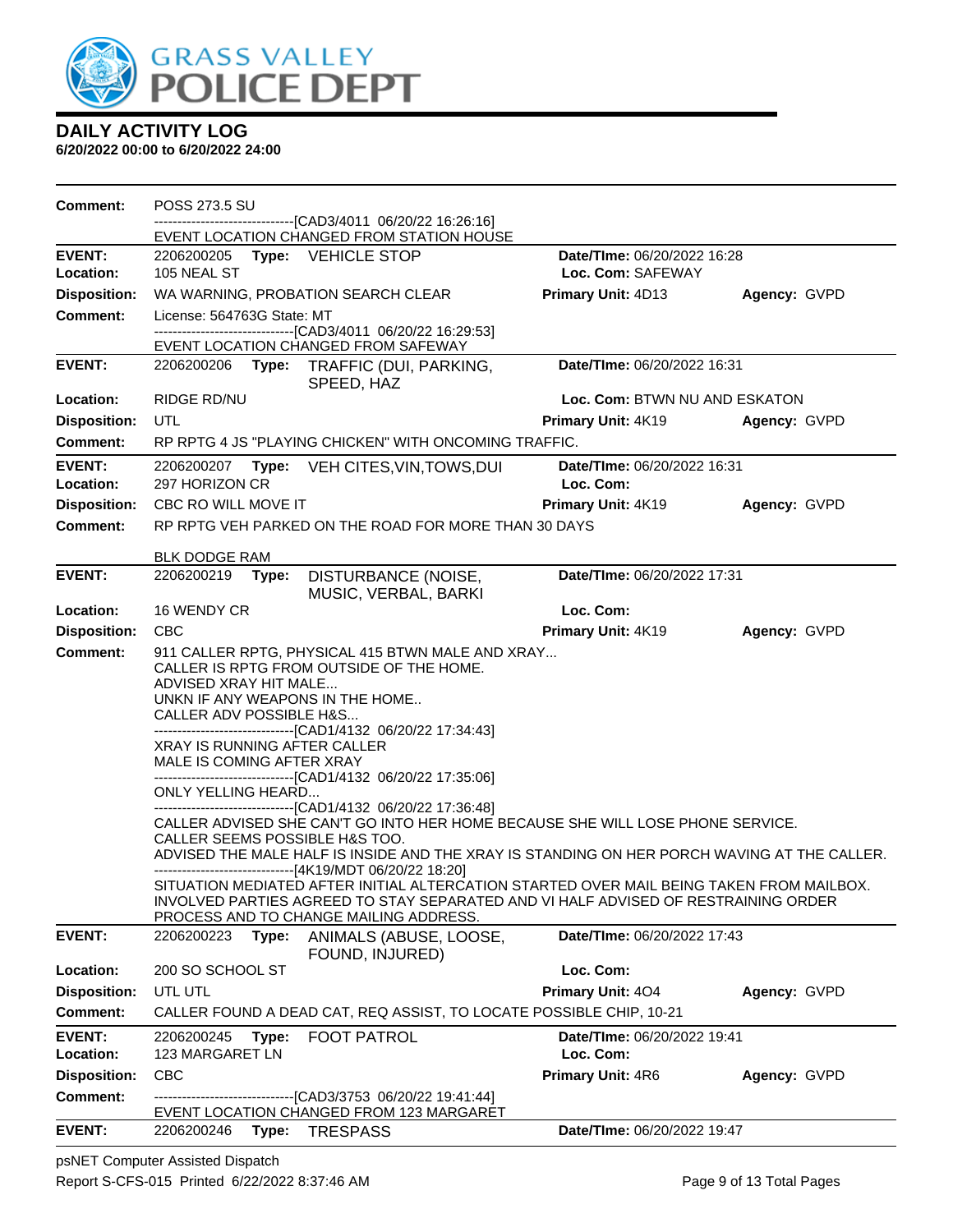

| Location:                  | Loc. Com: ACROSS FROM SAMBA SOCCER<br>964 GOLDEN GATE TE                                                                                                                                                                             |                                                |                                       |  |  |
|----------------------------|--------------------------------------------------------------------------------------------------------------------------------------------------------------------------------------------------------------------------------------|------------------------------------------------|---------------------------------------|--|--|
| <b>Disposition:</b>        | <b>WA</b>                                                                                                                                                                                                                            | <b>Primary Unit: 4022</b>                      | Agency: GVPD                          |  |  |
| Comment:                   | RP FROM SAMBA SOCCER REPORTING SUBJ LIVING OUT OF A WHI CAMPER TRAILER IN THE BUSINESS<br>THAT IS FOR SALE. NEG DESCRITION OF MALE<br>-------------------------------[CAD3/3753 06/20/22 19:59:47]<br>SUSPECTS WERE ADVISED OF 602PC |                                                |                                       |  |  |
| <b>EVENT:</b>              | 2206200247 Type: TRAFFIC ACCIDENT                                                                                                                                                                                                    | Date/TIme: 06/20/2022 20:06                    |                                       |  |  |
| Location:                  | 418 WE MAIN ST                                                                                                                                                                                                                       | Loc. Com:                                      |                                       |  |  |
| <b>Disposition:</b>        | RPT COLLISION REPORT TAKEN                                                                                                                                                                                                           | <b>Primary Unit: 4R6</b>                       | Agency: GVPD                          |  |  |
| Case No:                   | G2201545                                                                                                                                                                                                                             |                                                |                                       |  |  |
| Comment:                   | 911 REPORTING 20002 OCCURED 2 AGO. SUS VEH IS AN OLDER WHITE SEDAN WITH DAMAGE TO FRONT<br>PASSENGER SIDE GOING TOWARDS LYMAN GILMORE. DRIVER WAS WFA BLN HAIR                                                                       |                                                |                                       |  |  |
|                            | -------------------------------[CAD1/4106 06/20/22 20:07:39]<br>RP STILL IN AREA ASSOCIATED WITH A WHI 2007 HONDA ACCORD OREGON LIC: 821EFV<br>-------------------------------[CAD3/3753 06/20/22 20:23:22]                          |                                                |                                       |  |  |
| <b>EVENT:</b>              | ISSUED CASE# G2201545 FOR AGENCY GVPD by UNIT 4R6                                                                                                                                                                                    | Date/TIme: 06/20/2022 20:10                    |                                       |  |  |
|                            | 2206200250 Type: DRUGS (ANY NARCOTIC<br><b>RELATED OFFENSE)</b>                                                                                                                                                                      |                                                |                                       |  |  |
| Location:                  | 400 MADRONE WY                                                                                                                                                                                                                       | Loc. Com:                                      |                                       |  |  |
| <b>Disposition:</b>        | CBC COLLECTED FOR DESTRUCTION                                                                                                                                                                                                        | <b>Primary Unit: 4022</b>                      | Agency: GVPD                          |  |  |
| Case No:                   | G2201544                                                                                                                                                                                                                             |                                                |                                       |  |  |
| Comment:                   | 911 REQ PICKUP OF SOME METH IN A SMALL BAG THAT WAS FOUND IN THE RES<br>-------------------------------[CAD3/3753_06/20/22_20:21:25]                                                                                                 |                                                |                                       |  |  |
|                            | ISSUED CASE# G2201544 FOR AGENCY GVPD by UNIT 4O22                                                                                                                                                                                   |                                                |                                       |  |  |
| <b>EVENT:</b>              | 2206200257 Type: 911 UNKNOWN<br>(HANGUPS, ABAN'S)                                                                                                                                                                                    | Date/TIme: 06/20/2022 20:29                    |                                       |  |  |
| Location:                  | LAT: 39.22965100 LONG: -121.037074                                                                                                                                                                                                   |                                                | Loc. Com: PLOTS NEAR DORSEY DR/SUTTON |  |  |
| <b>Disposition:</b>        | <b>CBC</b>                                                                                                                                                                                                                           | Primary Unit: Agency: GVPD                     |                                       |  |  |
| <b>Comment:</b>            | PER CHP 911 OPEN LINE WITH LOUD SCREAMING FROM MULTIPLE SUBJS HEARD, LINE DISCONNECTED<br>-------------------------------[CAD1/4106 06/20/22 20:32:45]                                                                               |                                                |                                       |  |  |
| <b>EVENT:</b>              | PER CAD MAP, PLOTS OFF OF MULBERRY DRIVE JUST PAST REDWOOD                                                                                                                                                                           | Date/TIme: 06/20/2022 20:30                    |                                       |  |  |
|                            | 2206200258 Type: 911 UNKNOWN<br>(HANGUPS, ABAN'S)                                                                                                                                                                                    |                                                |                                       |  |  |
| Location:                  | LAT: 39.21920100 LONG: -121.052352                                                                                                                                                                                                   | Loc. Com:                                      |                                       |  |  |
| <b>Disposition:</b>        | HBD NEG CALLBACK RECEIVED                                                                                                                                                                                                            | <b>Primary Unit:</b>                           | Agency: GVPD                          |  |  |
| <b>Comment:</b>            | 911 OPEN LINE POSS DRIVING                                                                                                                                                                                                           |                                                |                                       |  |  |
|                            | ------------------------------[CAD1/4106 06/20/22 20:30:25]                                                                                                                                                                          |                                                |                                       |  |  |
|                            | <b>NEG HIST W NUM</b><br>-------------[CAD1/4106 06/20/22 20:31:05]                                                                                                                                                                  |                                                |                                       |  |  |
|                            | VM LEFT                                                                                                                                                                                                                              |                                                |                                       |  |  |
|                            | ***** EVENT CLOSED BY CAD3 WITH COMMENT-NEG CALLBACK RECEIVED                                                                                                                                                                        |                                                |                                       |  |  |
| <b>EVENT:</b><br>Location: | 2206200260<br>Type:<br><b>VEHICLE STOP</b><br>435 SUTTON WY                                                                                                                                                                          | Date/TIme: 06/20/2022 20:33<br>Loc. Com: FREED |                                       |  |  |
| <b>Disposition:</b>        | RPT DR WAS C/R FOR 14601VC                                                                                                                                                                                                           | Primary Unit: 4022                             | Agency: GVPD                          |  |  |
| Case No:                   | G2201546                                                                                                                                                                                                                             |                                                |                                       |  |  |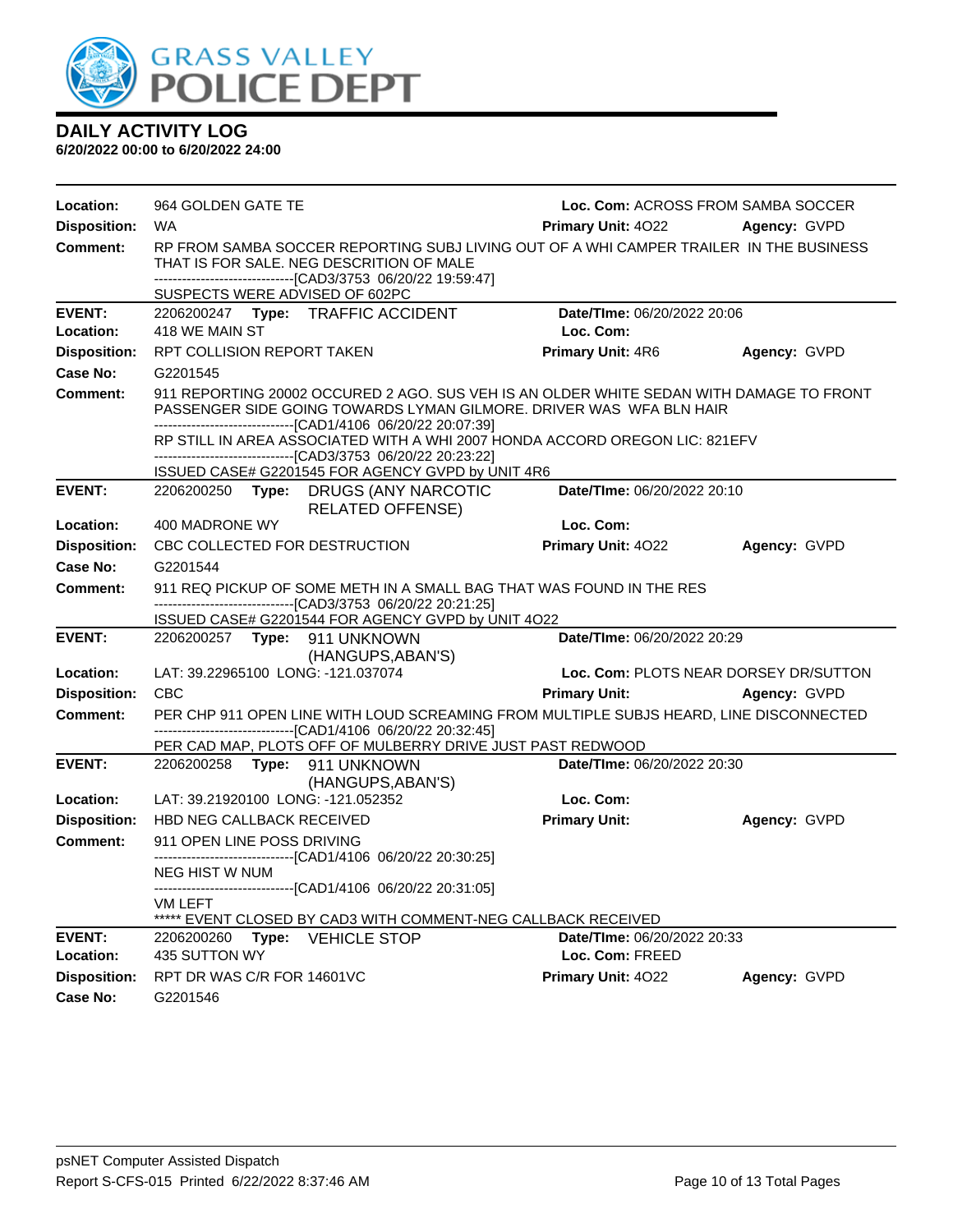

| <b>Comment:</b>     | License: 46765K3                                                                                                                                                                                                |                                        |              |
|---------------------|-----------------------------------------------------------------------------------------------------------------------------------------------------------------------------------------------------------------|----------------------------------------|--------------|
|                     | --------------------[CAD3/3753_06/20/22_20:33:54]                                                                                                                                                               |                                        |              |
|                     | EVENT LOCATION CHANGED FROM FREED<br>-------------------------------[CAD1/4106 06/20/22 20:35:30]                                                                                                               |                                        |              |
|                     | EVENT LOCATION CHANGED FROM 154 HUGHES RD GV<br>-------------------------------[CAD3/3753 06/20/22 20:54:57]                                                                                                    |                                        |              |
|                     | ISSUED CASE# G2201546 FOR AGENCY GVPD by UNIT 4O22                                                                                                                                                              |                                        |              |
|                     | -------------------------------[CAD1/4106 06/20/22 20:55:53]<br>TOW ASSIGNED-KILROYS, 800 E MAIN ST, GRASS VALLEY, 5302733495,                                                                                  |                                        |              |
|                     | -------------------------------[CAD1/4106 06/20/22 20:56:01]                                                                                                                                                    |                                        |              |
|                     | KILROYS ENRY ETA 15-20<br>--------------------------------[CAD3/3753 06/20/22 21:33:00]                                                                                                                         |                                        |              |
|                     | 30 DAY IMPOUND FCN/3702217104197                                                                                                                                                                                |                                        |              |
| <b>EVENT:</b>       | 2206200262 Type: 911 UNKNOWN                                                                                                                                                                                    | Date/TIme: 06/20/2022 20:41            |              |
| Location:           | (HANGUPS, ABAN'S)<br>LAT: 39.21920100 LONG: -121.052352                                                                                                                                                         | Loc. Com:                              |              |
| <b>Disposition:</b> | <b>HBD</b>                                                                                                                                                                                                      | <b>Primary Unit:</b>                   | Agency: GVPD |
| <b>Comment:</b>     | 911 ABAN UNABLE TO CB                                                                                                                                                                                           |                                        |              |
|                     | ***** EVENT CLOSED BY CAD3                                                                                                                                                                                      |                                        |              |
| <b>EVENT:</b>       | 2206200264 Type: ALL OTHERS                                                                                                                                                                                     | Date/TIme: 06/20/2022 20:51            |              |
| Location:           | 686 SUTTON WY                                                                                                                                                                                                   | Loc. Com: ROUND TABLE PIZZA            |              |
| <b>Disposition:</b> | HBD BEAT INFO ONLY PER 404                                                                                                                                                                                      | <b>Primary Unit:</b>                   | Agency: GVPD |
| <b>Comment:</b>     | RP REQ TO SPEAK WITH OFFICER UNK REASON. SOMETHING ABOUT RES ON CLIFFS PLACE AND THAT HE<br>"WILL SEE YOU LATER TONIGHT WITH AN MP" RP HUNG UP<br>--------------------------------[CAD3/3753 06/20/22 21:13:22] |                                        |              |
|                     | 404 ADVISED                                                                                                                                                                                                     |                                        |              |
|                     | ***** EVENT CLOSED BY CAD3 WITH COMMENT-BEAT INFO ONLY PER 4O4                                                                                                                                                  |                                        |              |
| <b>EVENT:</b>       | 2206200266 Type: TRAFFIC (DUI, PARKING,<br>SPEED, HAZ                                                                                                                                                           | Date/TIme: 06/20/2022 21:24            |              |
| Location:           | IDAHO MARYLAND RD/CENTENNIAL DR                                                                                                                                                                                 | Loc. Com: TOWARDS BRUNSWICK            |              |
| <b>Disposition:</b> | UTL                                                                                                                                                                                                             | <b>Primary Unit: 4015</b>              | Agency: GVPD |
| <b>Comment:</b>     | 911 REPORTING FEMALE WITH RED SHIRT AND DOG WALKING TOWARDS BRUNSWICK ON THE SIDE OF THE<br>ROAD. RP CONCERNED SINCE ITS DARK AND SHE IS RIGHT ON THE WHITE LINE                                                |                                        |              |
| <b>EVENT:</b>       | 2206200268 Type: FIRE                                                                                                                                                                                           | <b>Date/Time: 06/20/2022 21:36</b>     |              |
| Location:           | 360 SUTTON WY                                                                                                                                                                                                   | Loc. Com: NEVADA WOODS APARTMENTS      |              |
| <b>Disposition:</b> | <b>CBC</b>                                                                                                                                                                                                      | <b>Primary Unit: 4022</b>              | Agency: GVPD |
| <b>Comment:</b>     | 911 FIRE ALARM GOING OFF, POSS FIRE IN THE AREA/ XFER TO CALFIRE<br>---------------------------[CAD1/4106 06/20/22 21:36:21]                                                                                    |                                        |              |
|                     | CALFIRE ALREADY PUTTING CALL OUT                                                                                                                                                                                |                                        |              |
| <b>EVENT:</b>       | 2206200275 Type: VEHICLE STOP                                                                                                                                                                                   | Date/TIme: 06/20/2022 21:50            |              |
| Location:           | 49/20 RAMP STATE/BENNETT ST                                                                                                                                                                                     | Loc. Com:                              |              |
| <b>Disposition:</b> | <b>WA</b>                                                                                                                                                                                                       | Primary Unit: 4015                     | Agency: GVPD |
| <b>Comment:</b>     | License: 7GCN399<br><b>SB</b>                                                                                                                                                                                   |                                        |              |
|                     | --[CAD3/3753 06/20/22 21:50:46]<br>EVENT LOCATION CHANGED FROM 49 HY/COLFAX                                                                                                                                     |                                        |              |
| <b>EVENT:</b>       | 2206200276<br>Type:<br><b>SUSPICIOUS CIRCUMSTANCE</b>                                                                                                                                                           | Date/TIme: 06/20/2022 22:00            |              |
| Location:           | (VEHICLE, PERSON<br>115 EA BERRYHILL DR                                                                                                                                                                         | Loc. Com: FIRST BUILDING ON THE BOTTOM |              |
|                     |                                                                                                                                                                                                                 | <b>NEAR PARKIN</b>                     |              |
| <b>Disposition:</b> | CBC APT RESECURED/RP ADVISED                                                                                                                                                                                    | Primary Unit: 4022                     | Agency: GVPD |
| <b>Comment:</b>     | 911 REPORTING THERE IS A LIGHT ON IN A VACANT APARTMENT SEEN 10 AGO. RP DOESNT THINK IT<br>COULD BE MAINTENANCE SINCE ITS AFTER HOURS. RP HAS VERY POOR CELLPHONE SERVICE                                       |                                        |              |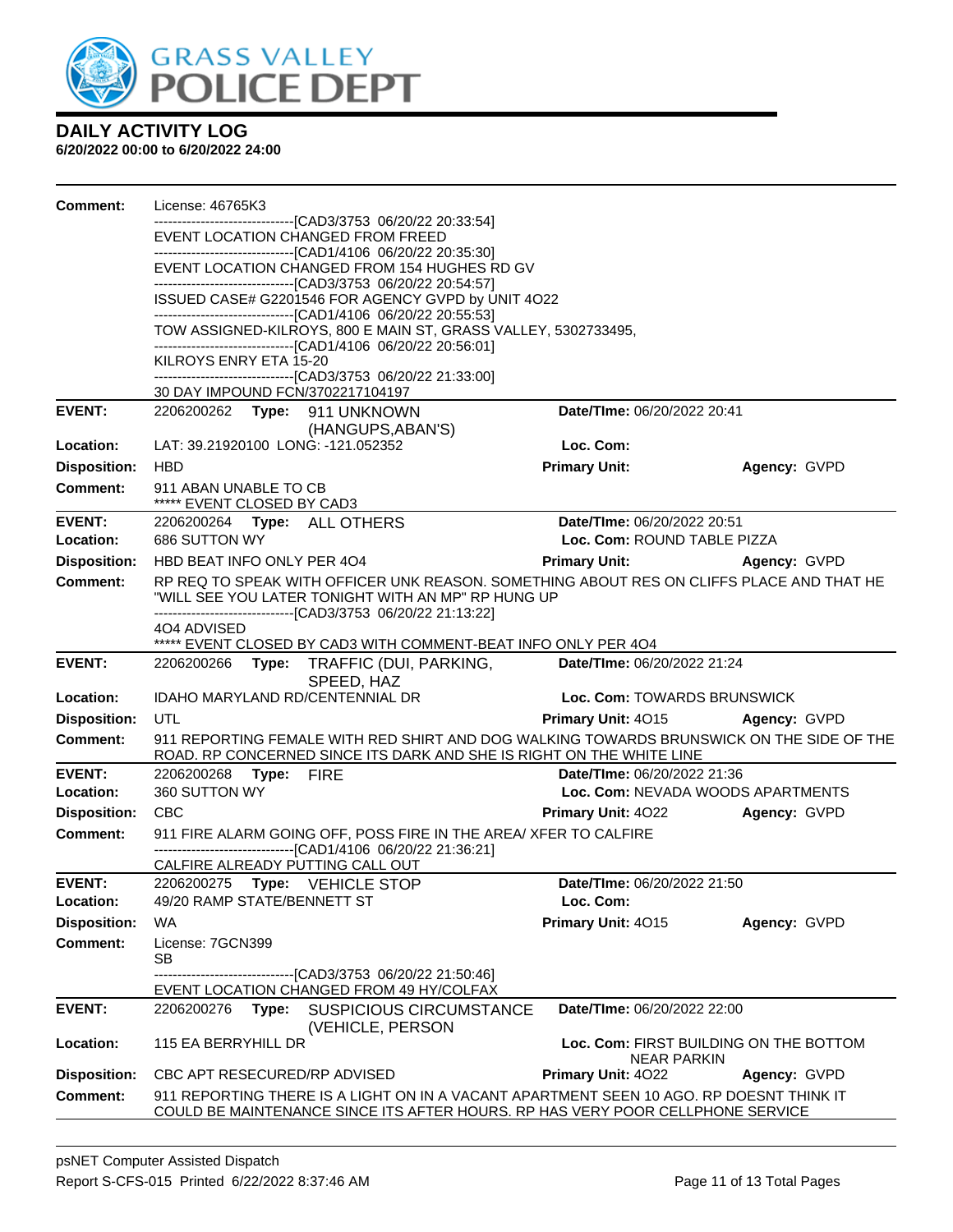

| <b>EVENT:</b>       | 2206200283                      | Type: 911 UNKNOWN<br>(HANGUPS, ABAN'S)                                                                                                       | Date/TIme: 06/20/2022 22:57            |              |
|---------------------|---------------------------------|----------------------------------------------------------------------------------------------------------------------------------------------|----------------------------------------|--------------|
| Location:           | 105 ALTA VISTA DR               |                                                                                                                                              | Loc. Com:                              |              |
| <b>Disposition:</b> | HBD LOGGED PER 404              |                                                                                                                                              | <b>Primary Unit:</b>                   | Agency: GVPD |
| <b>Comment:</b>     | 911 HANGUP NOTHING HEARD        |                                                                                                                                              |                                        |              |
|                     | <b>NEG HIST W NUM</b>           | -------------------------[CAD1/4106 06/20/22 22:57:48]                                                                                       |                                        |              |
|                     |                                 | -------------------------------[CAD1/4106 06/20/22 22:58:10]                                                                                 |                                        |              |
|                     |                                 | EVENT LOCATION CHANGED FROM LAT: 39.22755800 LONG: - 121.068252 GRASS VALLEY<br>-------------------------------[CAD1/4106 06/20/22 22:58:20] |                                        |              |
|                     | ON CB ACCIDENTAL EVERYTHING C4  |                                                                                                                                              |                                        |              |
|                     |                                 | -------------------------------[CAD1/4106 06/20/22 22:59:31]<br>HIST OF 415/ASSAULT AT LISTED IN 2020 WITH DIFFERENT SUBJS                   |                                        |              |
|                     |                                 | -------------------------------[CAD3/3753 06/20/22 23:00:41]                                                                                 |                                        |              |
|                     | 4O4 ADVISED                     | ***** EVENT CLOSED BY CAD3 WITH COMMENT-LOGGED PER 404                                                                                       |                                        |              |
| <b>EVENT:</b>       | 2206200285 Type: FOOT PATROL    |                                                                                                                                              | Date/TIme: 06/20/2022 23:06            |              |
| Location:           | 380 RAILROAD AV                 |                                                                                                                                              | Loc. Com: HILLS FLAT LUMBER            |              |
| <b>Disposition:</b> | <b>CBC</b>                      |                                                                                                                                              | <b>Primary Unit: 4R6</b>               | Agency: GVPD |
| <b>Comment:</b>     | AND DEMARTINI MOTORHOME LOT     | -------------------------------[CAD3/3753 06/20/22 23:06:54]                                                                                 |                                        |              |
|                     |                                 | EVENT LOCATION CHANGED FROM HILLS FLAT LUMBER                                                                                                |                                        |              |
| <b>EVENT:</b>       |                                 | 2206200289 Type: DRUGS (ANY NARCOTIC<br><b>RELATED OFFENSE)</b>                                                                              | Date/TIme: 06/20/2022 23:23            |              |
| <b>Location:</b>    | 165 MILL ST                     |                                                                                                                                              | Loc. Com: BEHIND DEL ORO               |              |
| <b>Disposition:</b> | CBC SUBJ MOVING ALONG/NEG HS    |                                                                                                                                              | <b>Primary Unit: 4024</b>              | Agency: GVPD |
| <b>Comment:</b>     |                                 | 911 EMPLOYEE REPORTING WMA WHI SHIRT WITH A BIKE NEG WEAPONS SEEN WAS INJECTING<br>SOMETHING INTO HIS ARM WITH A NEEDLE NEAR THE DUMPSTERS   |                                        |              |
| <b>EVENT:</b>       | 2206200290                      | <b>Type:</b> VEHICLE STOP                                                                                                                    | Date/TIme: 06/20/2022 23:24            |              |
| Location:           | BRUNSWICK RD/IDAHO MARYLAND RD  |                                                                                                                                              | Loc. Com:                              |              |
| <b>Disposition:</b> | <b>WA</b>                       |                                                                                                                                              | <b>Primary Unit: 404</b>               | Agency: GVPD |
| <b>Comment:</b>     | License: 6XMC680                | -------------------------------[CAD3/3753 06/20/22 23:25:20]                                                                                 |                                        |              |
|                     |                                 | EVENT LOCATION CHANGED FROM BRUNSWICK RD/IDAHO MARYLAND RD                                                                                   |                                        |              |
| <b>EVENT:</b>       | 2206200291 Type: EXTRA PATROL   |                                                                                                                                              | Date/TIme: 06/20/2022 23:33            |              |
| Location:           | 340 RAILROAD AV                 |                                                                                                                                              | Loc. Com:                              |              |
| <b>Disposition:</b> |                                 |                                                                                                                                              | <b>Primary Unit: 4R8</b>               | Agency: GVPD |
| <b>Comment:</b>     |                                 | --------------------------------[CAD3/3753 06/20/22 23:34:39]<br>EVENT LOCATION CHANGED FROM 340 RAILROAD AVE                                |                                        |              |
| <b>EVENT:</b>       | 2206200292                      | Type: WELFARE CHECK                                                                                                                          | Date/TIme: 06/20/2022 23:37            |              |
| Location:           | 1801 EA MAIN ST                 |                                                                                                                                              | Loc. Com: JACK IN THE BOX 530 272 3041 |              |
| <b>Disposition:</b> | CBC SUBJ C4                     |                                                                                                                                              | Primary Unit: 4024                     | Agency: GVPD |
| <b>Comment:</b>     | CKG ON SUBJ IFO THE DRIVE THRU  | ------------------------------[CAD3/3753 06/20/22 23:42:07]                                                                                  |                                        |              |
|                     | EVENT CALL TYPE CHANGED FROM FU |                                                                                                                                              |                                        |              |
| <b>EVENT:</b>       | 2206200293 Type: VEHICLE STOP   |                                                                                                                                              | Date/TIme: 06/20/2022 23:55            |              |
| <b>Location:</b>    | 49/20 RAMP STATE/BRUNSWICK RD   |                                                                                                                                              | Loc. Com:                              |              |
| <b>Disposition:</b> | <b>WA</b>                       |                                                                                                                                              | Primary Unit: 4015                     | Agency: GVPD |